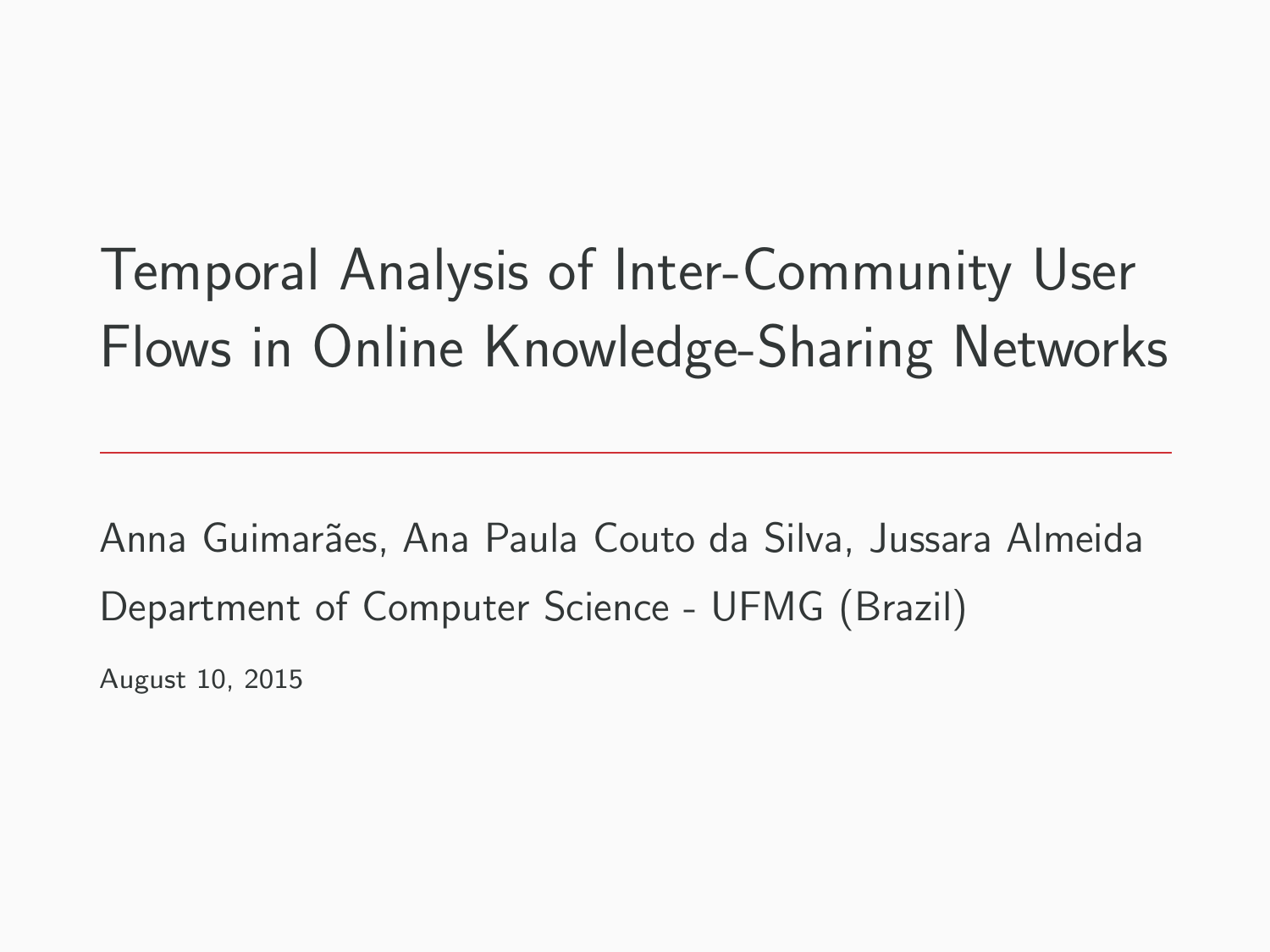- Online Knowledge-Sharing Networks
	- Wikis, Q&A sites, discussion forums
	- User-created and maintained discussions
	- Wealth of knowledge!

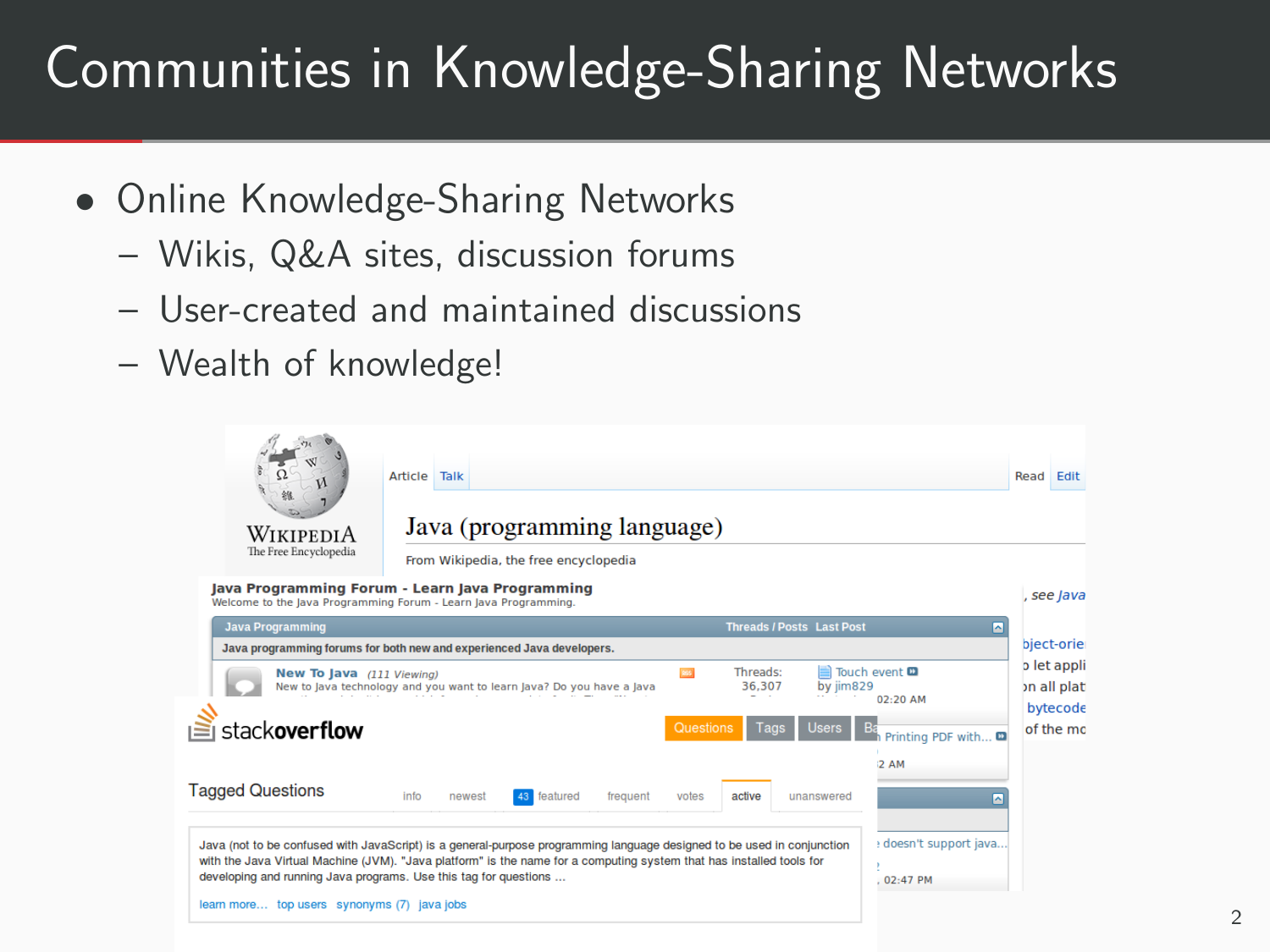- More than repositories for knowledge
	- Community structure surrounding discussions
	- Multiple topics, multiple communities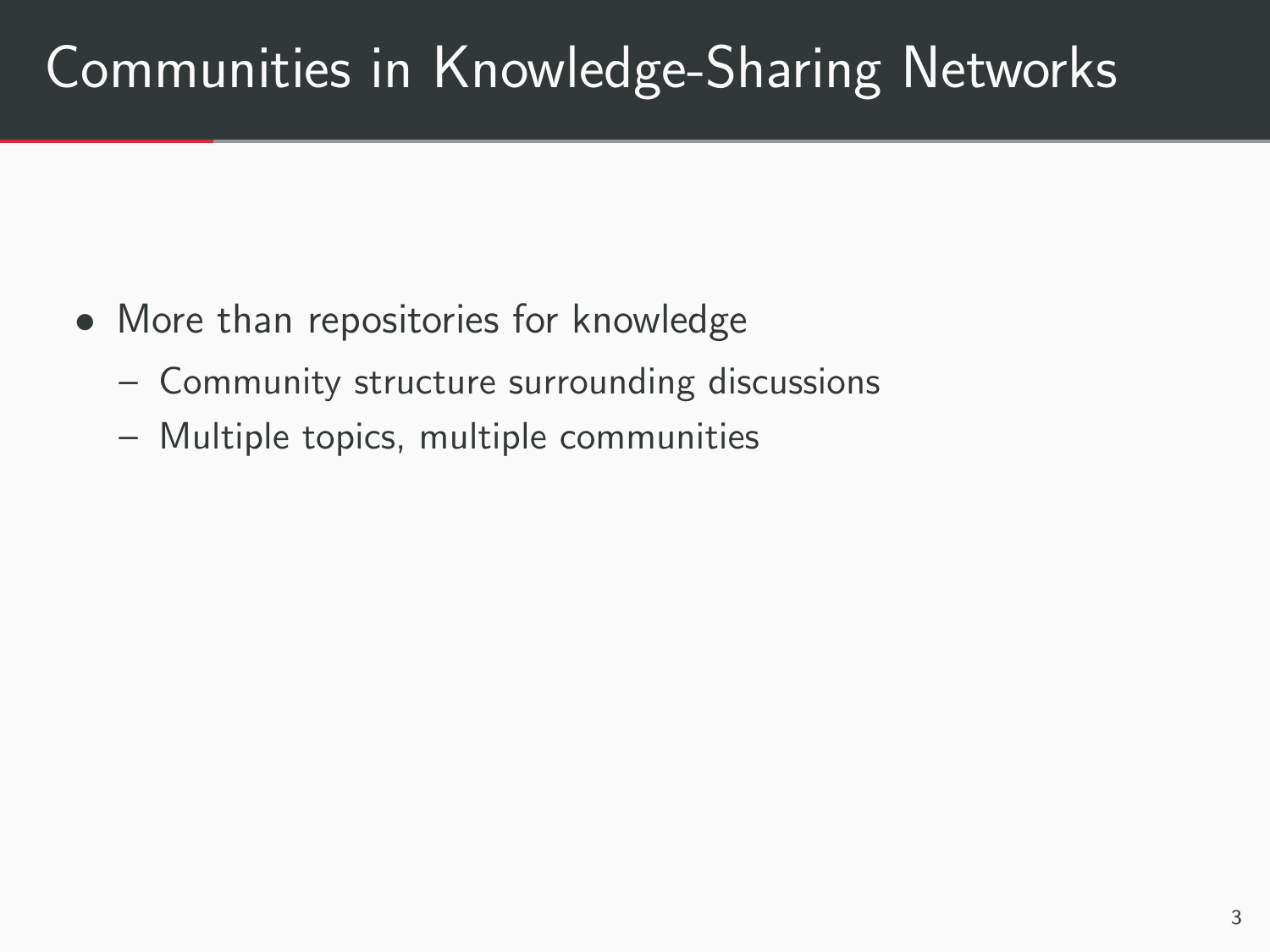- More than repositories for knowledge
	- Community structure surrounding discussions
	- Multiple topics, multiple communities
- This study:
	- Communities in knowledge-sharing networks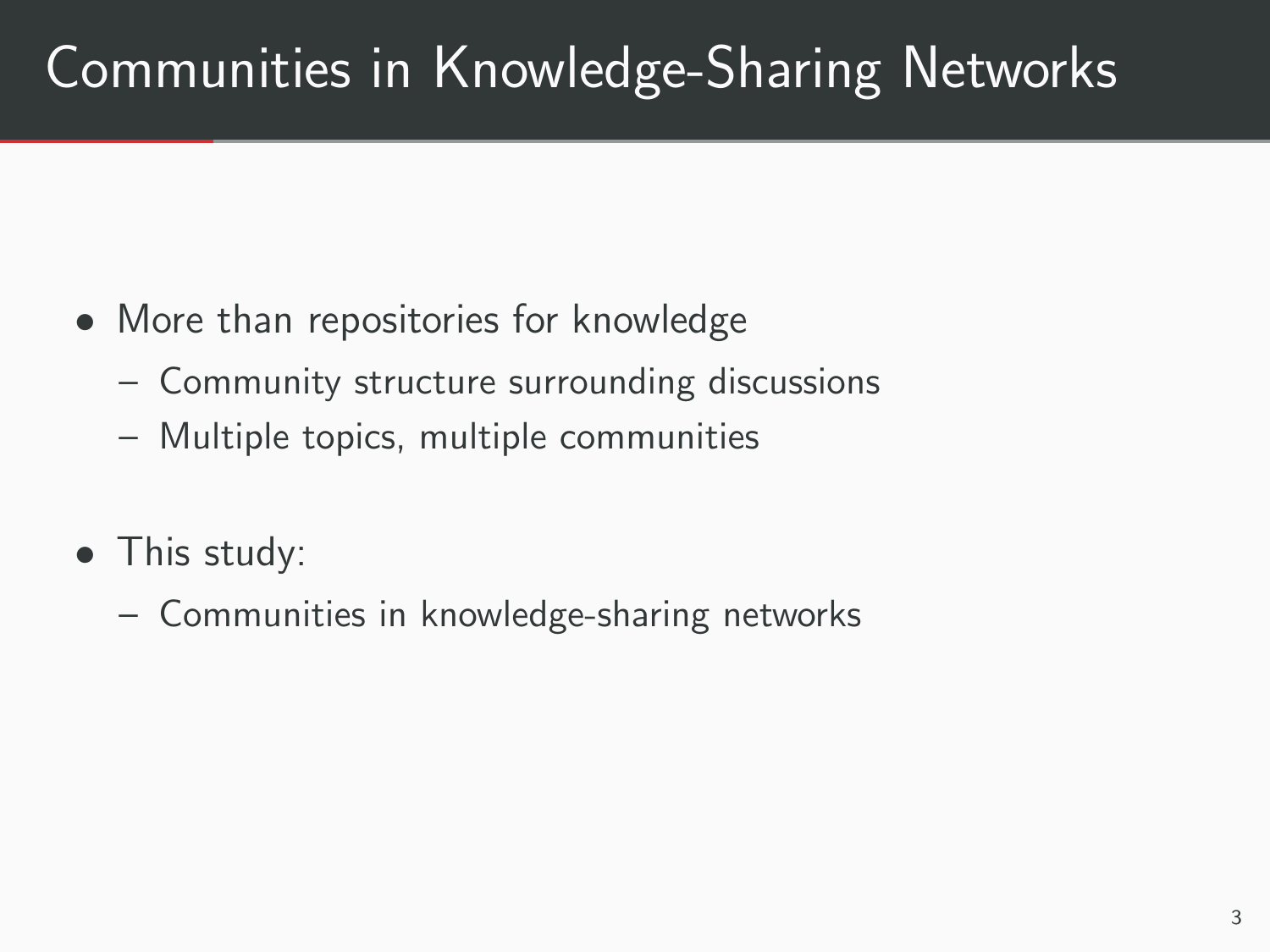- More than repositories for knowledge
	- Community structure surrounding discussions
	- Multiple topics, multiple communities
- This study:
	- Communities in knowledge-sharing networks
	- Inter-community relationships according to user dynamics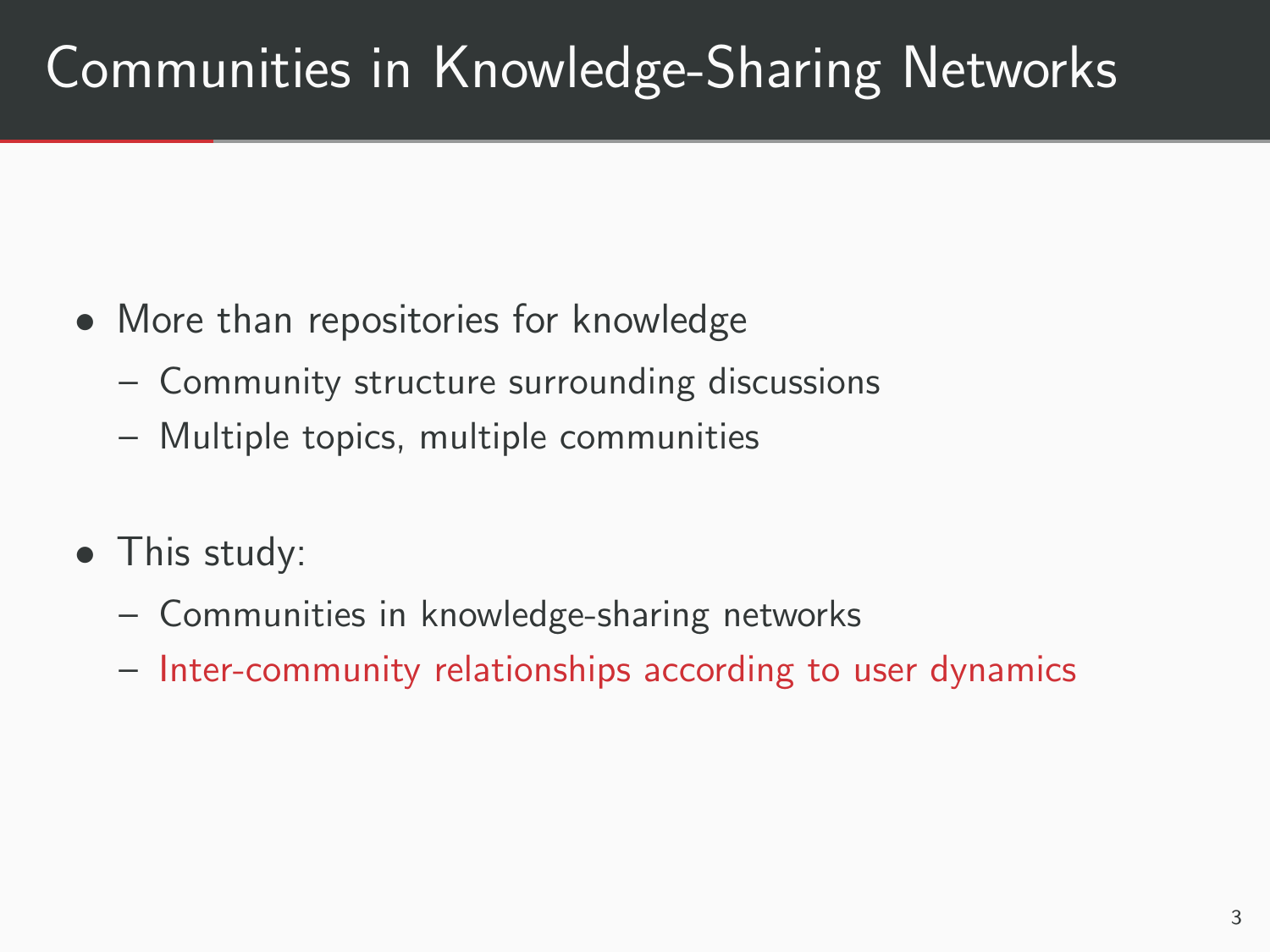- More than repositories for knowledge
	- Community structure surrounding discussions
	- Multiple topics, multiple communities
- This study:
	- Communities in knowledge-sharing networks
	- Inter-community relationships according to user dynamics
	- Temporal evolution of inter-community relationships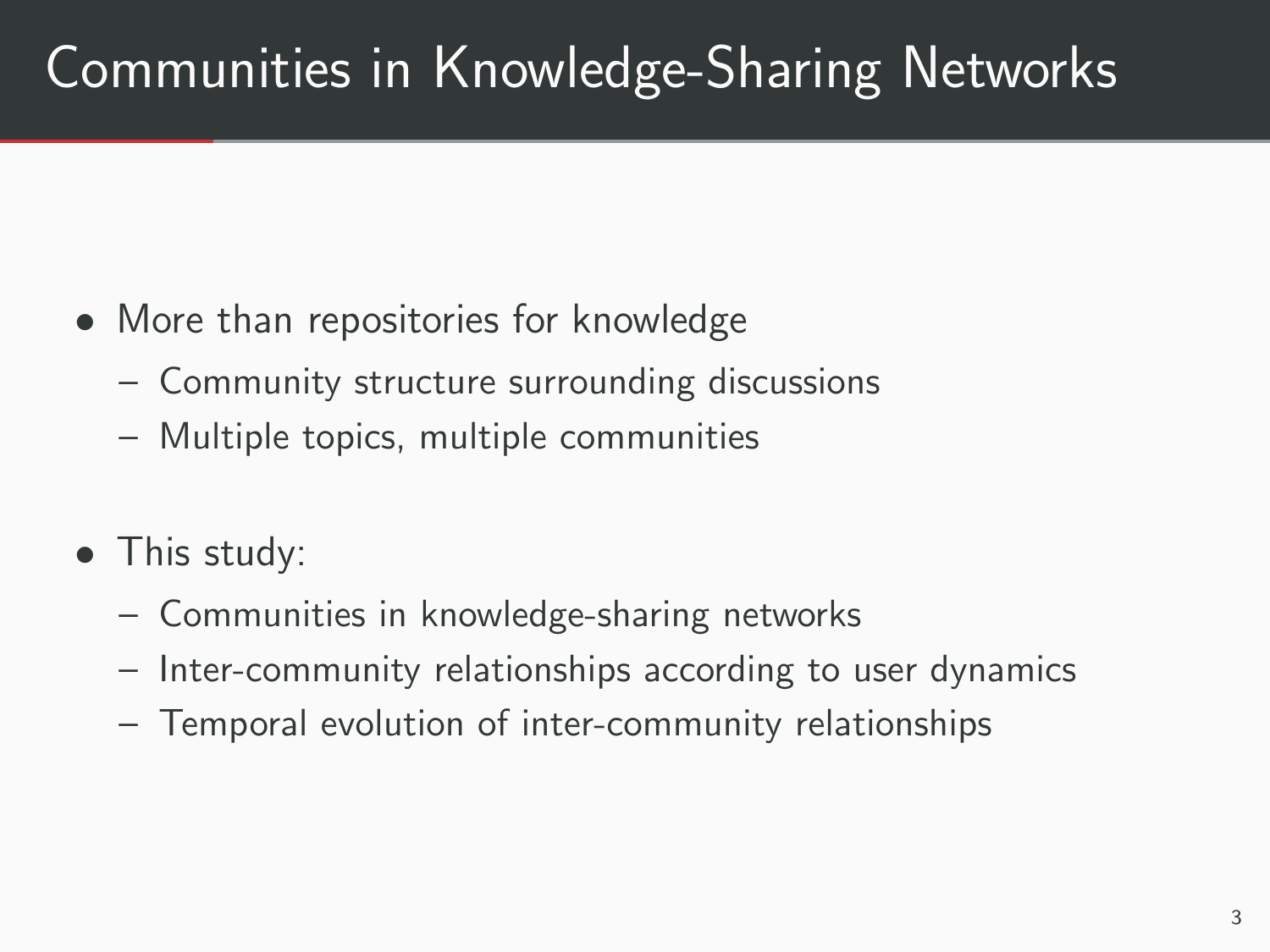- Communities centered around topics
	- Topics are explicity defined
	- Independent from social interaction graph
- Non-exclusive membership to multiple communities

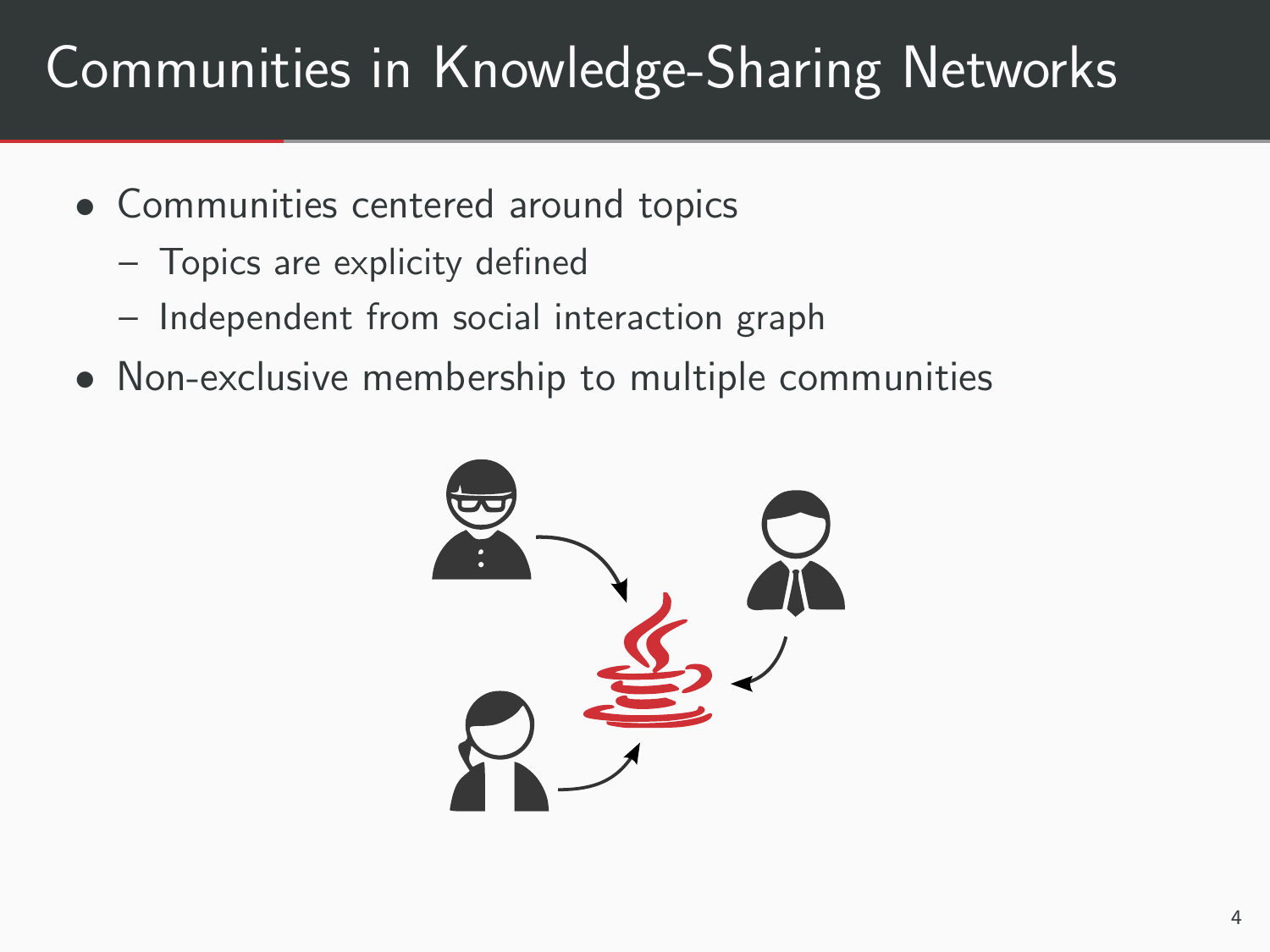# Topic-Based Communities in Stack Overflow

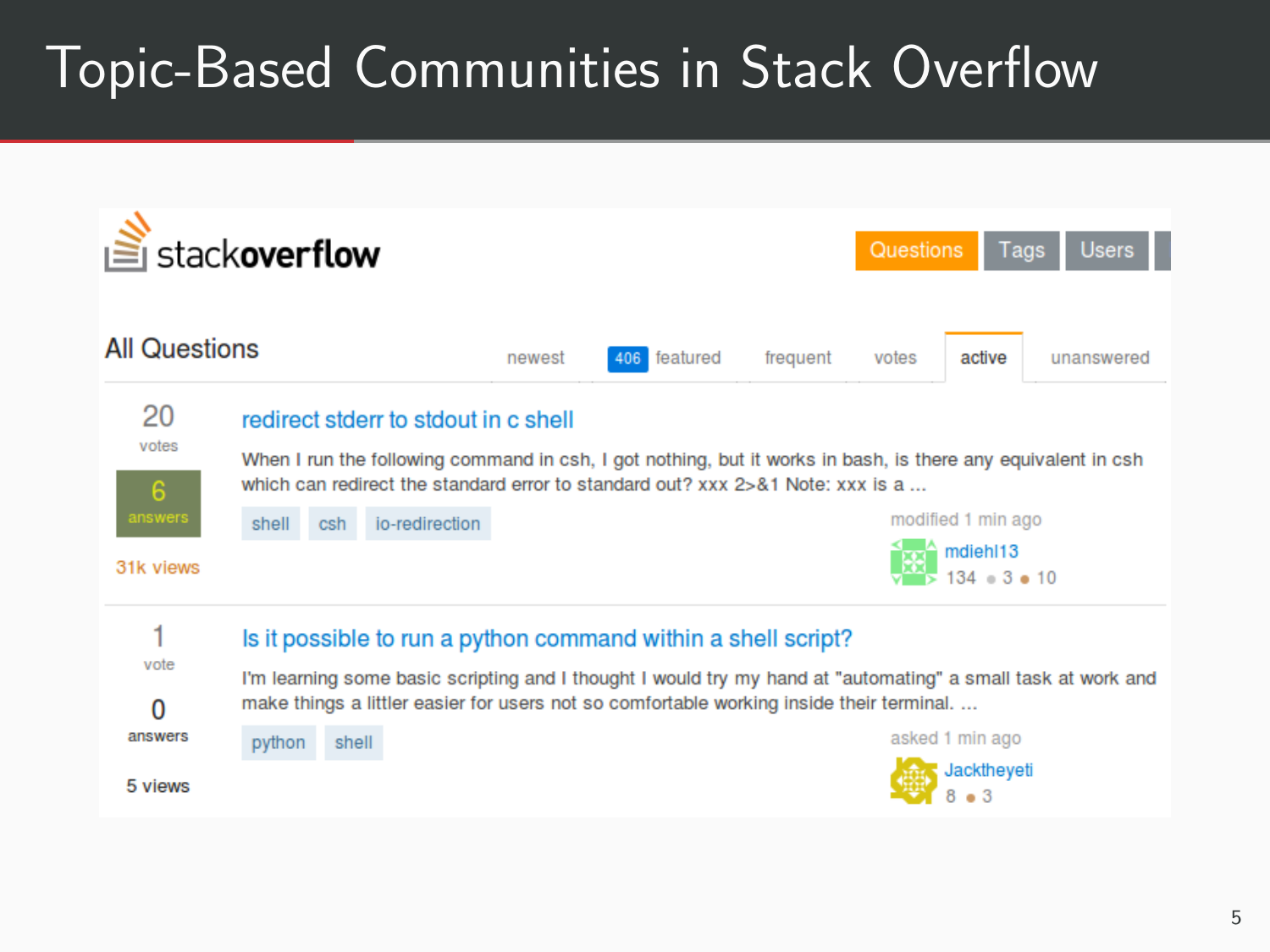# Topic-Based Communities in Stack Overflow

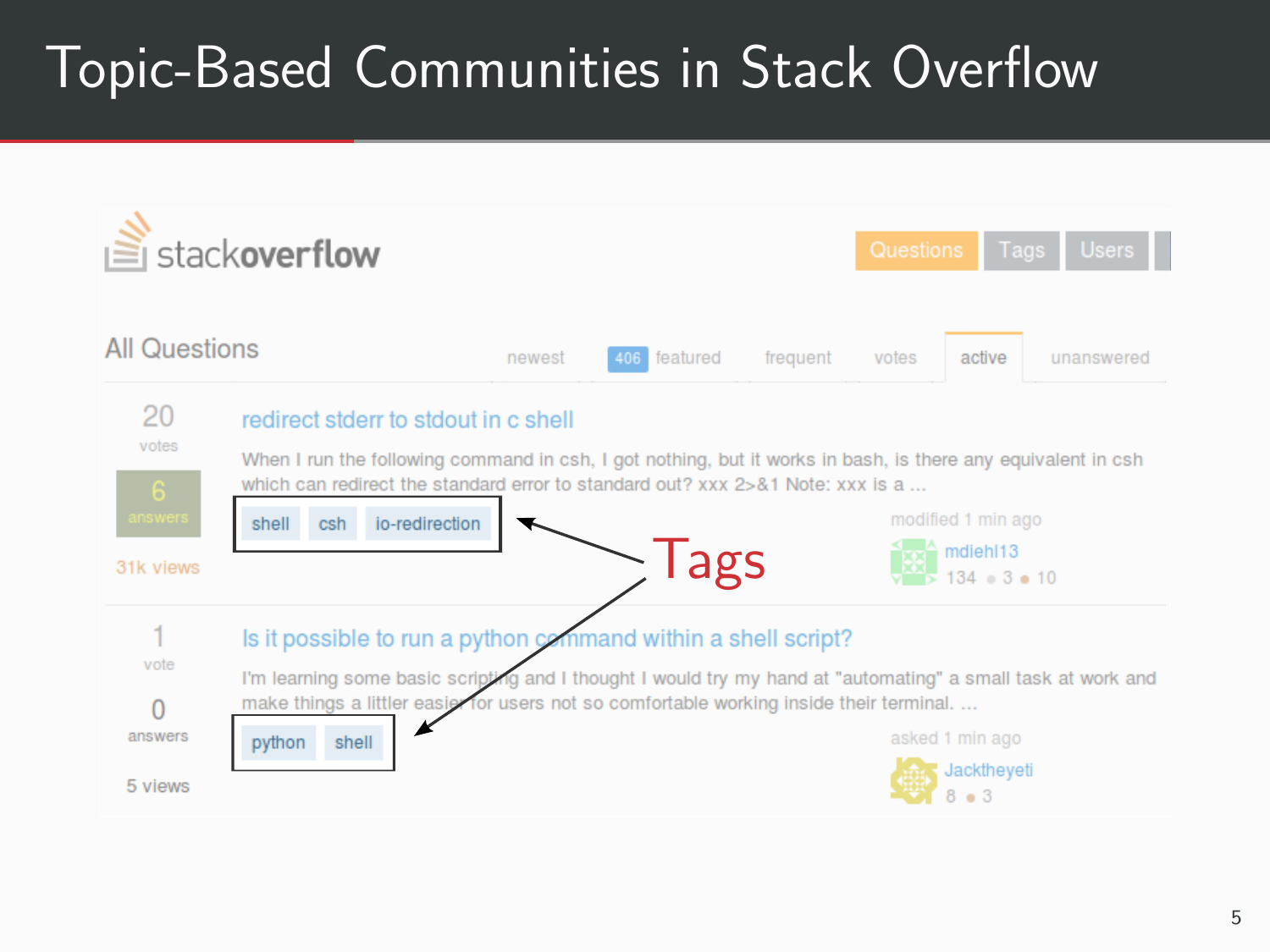### Stack Overflow Dataset

- User activity
	- User ID, Tag ID, Time stamp
- Data covering a six-year period
	- 2008–2014

| Dataset Tags | Posts                                | <b>Users</b> |
|--------------|--------------------------------------|--------------|
|              | Top-100 100 15.4 million 1.2 million |              |
|              | Top-400 400 19.8 million 1.7 million |              |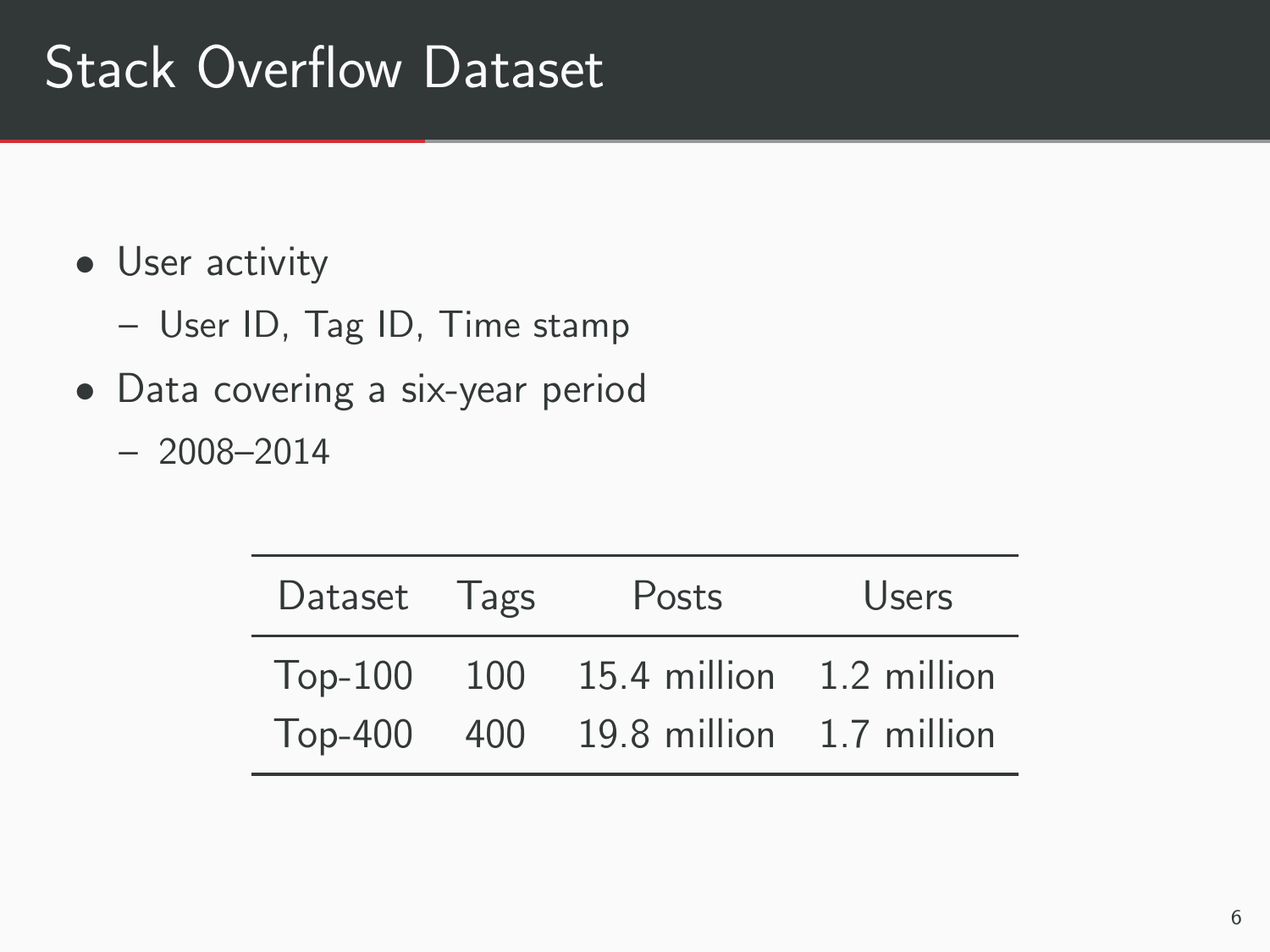• How to measure the relationship between two communities?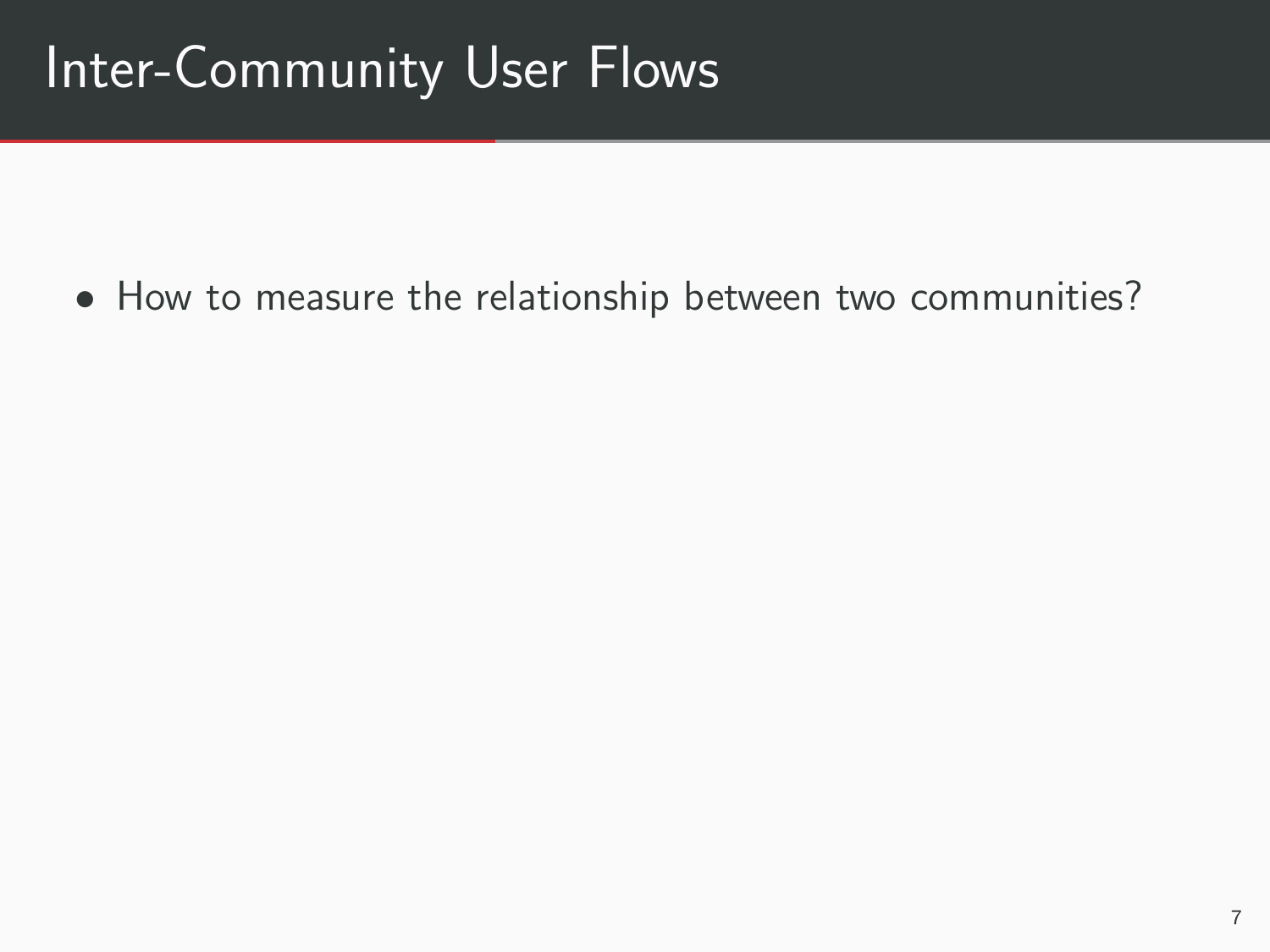- How to measure the relationship between two communities?
	- Tag hierarchy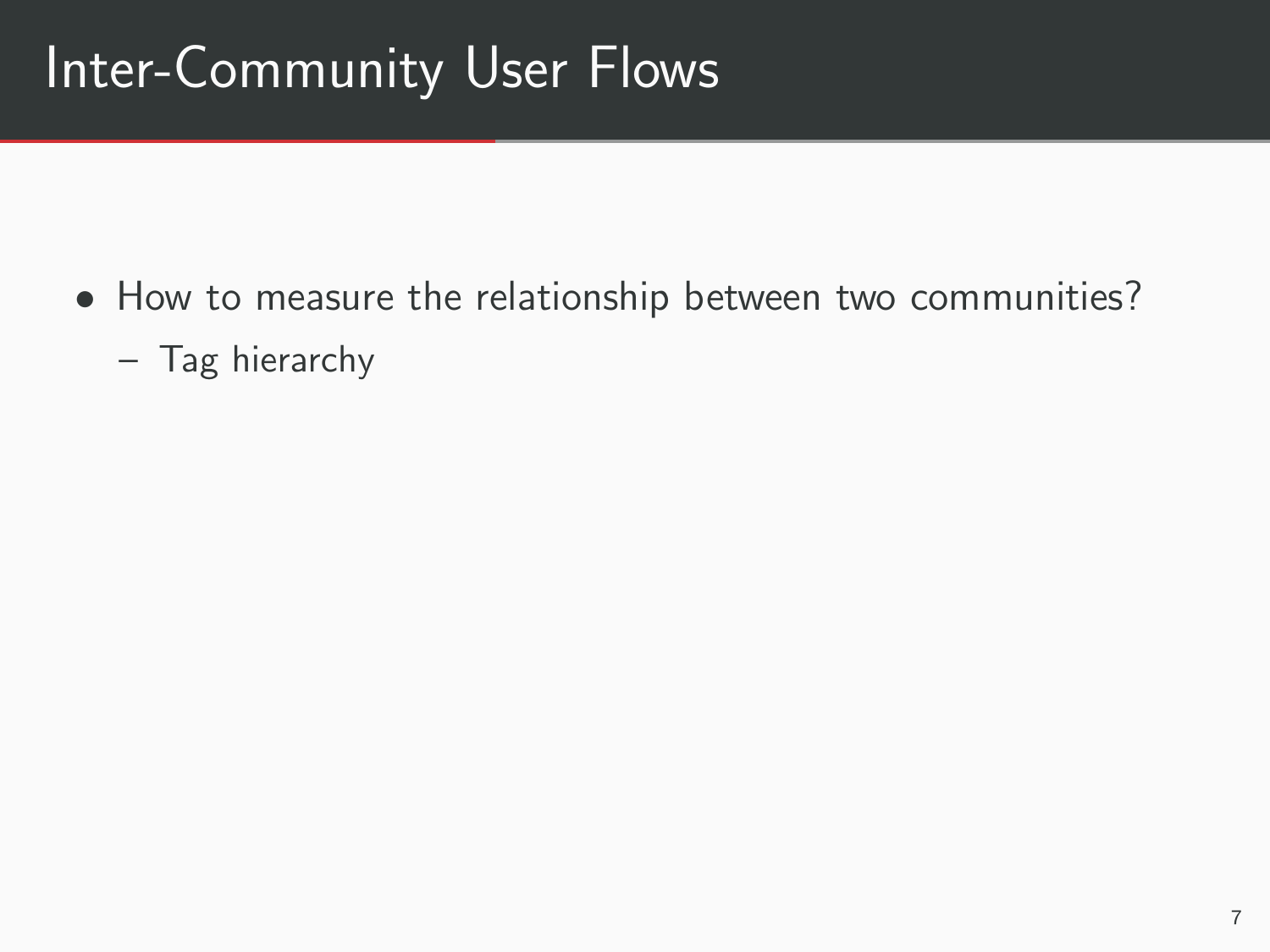- How to measure the relationship between two communities?
	- Tag hierarchy
	- Semantic similarity of keywords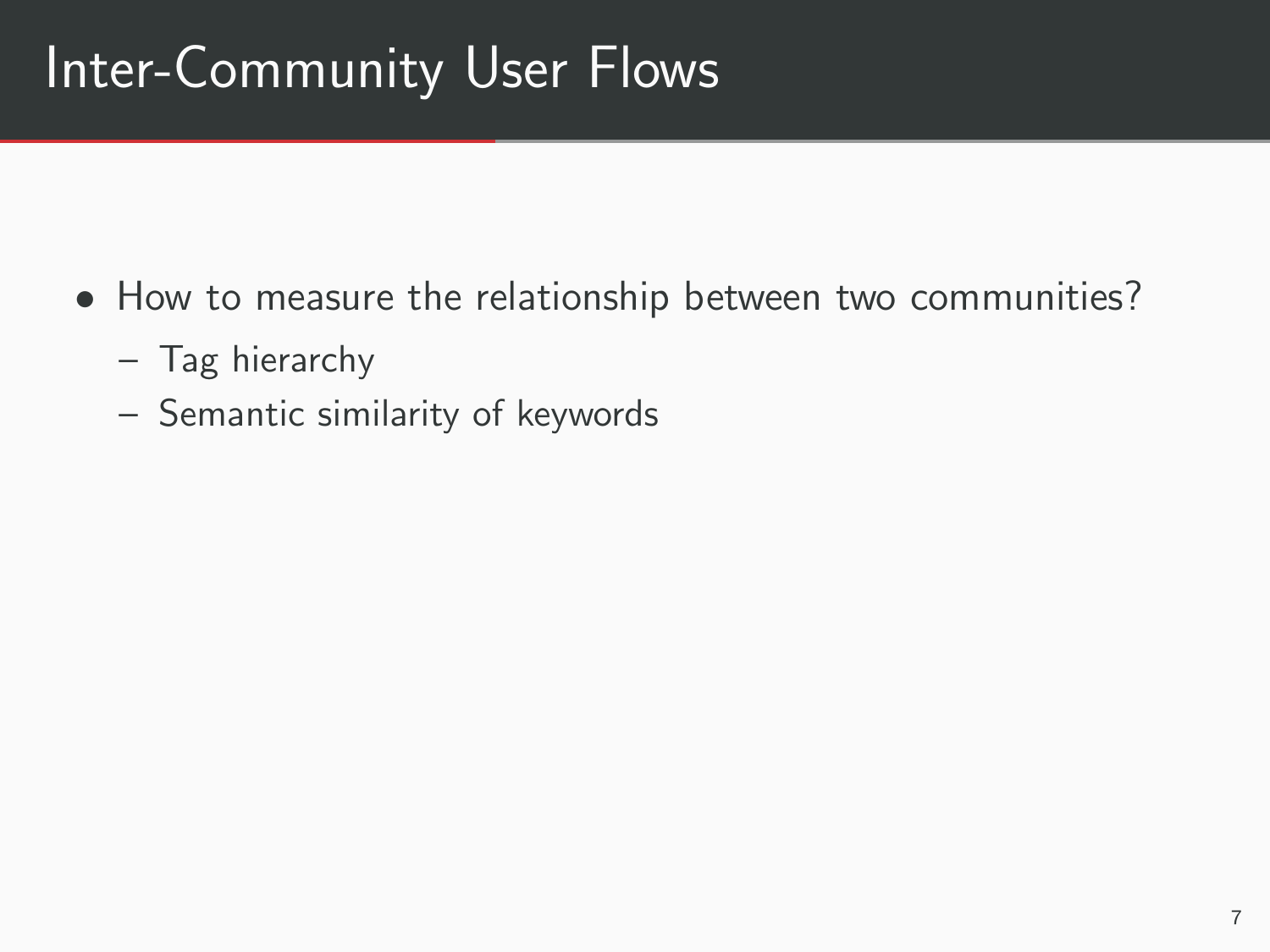- How to measure the relationship between two communities?
	- Tag hierarchy
	- Semantic similarity of keywords
	- User dynamics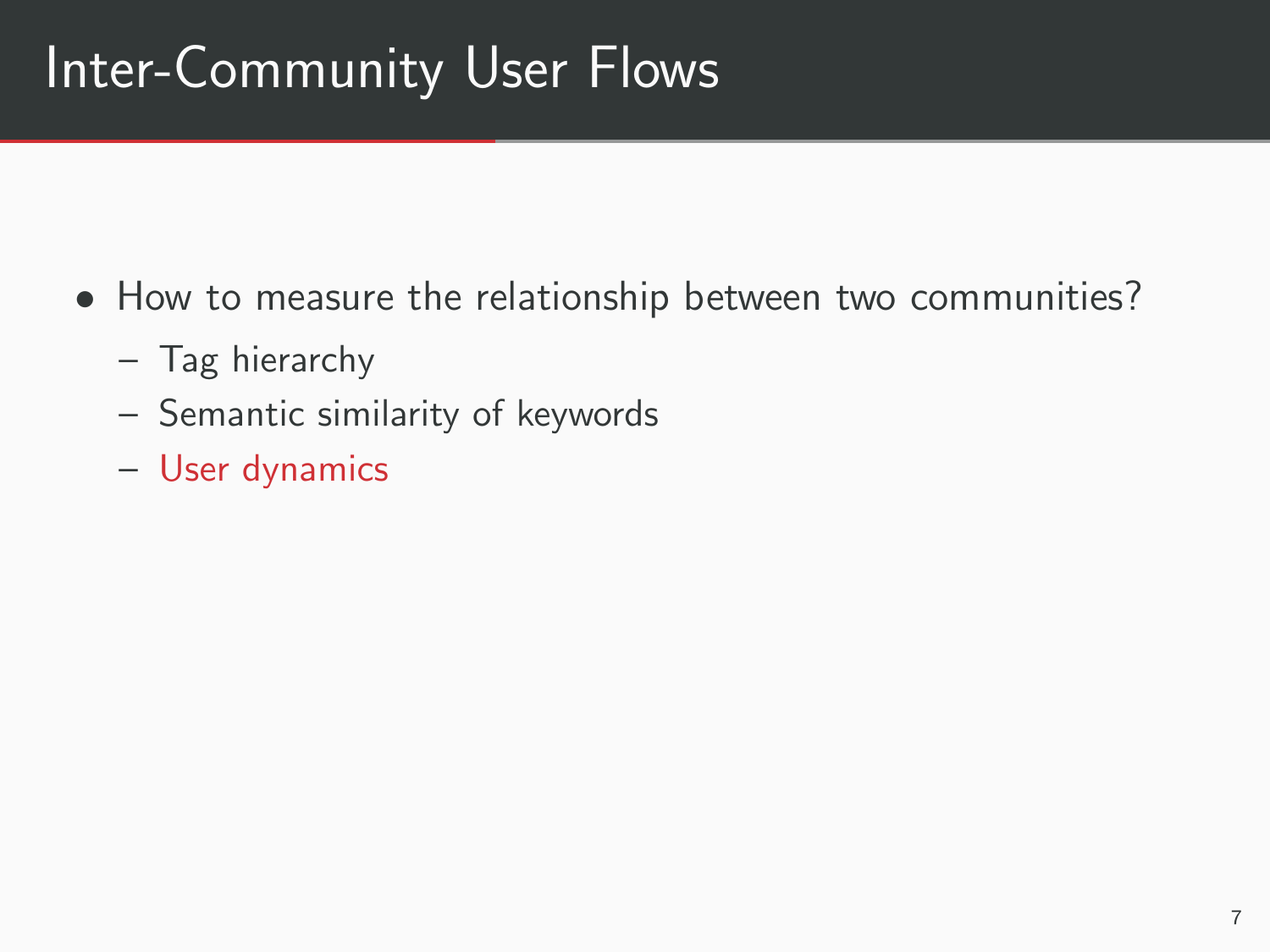- How to measure the relationship between two communities?
	- Tag hierarchy
	- Semantic similarity of keywords
	- User dynamics
- Flow of users between communities:

$$
\mathit{flow}_{c1,c2}(t) = \frac{|C_2(t) \cap C_1(t-1)|}{|C_1(t-1)|}
$$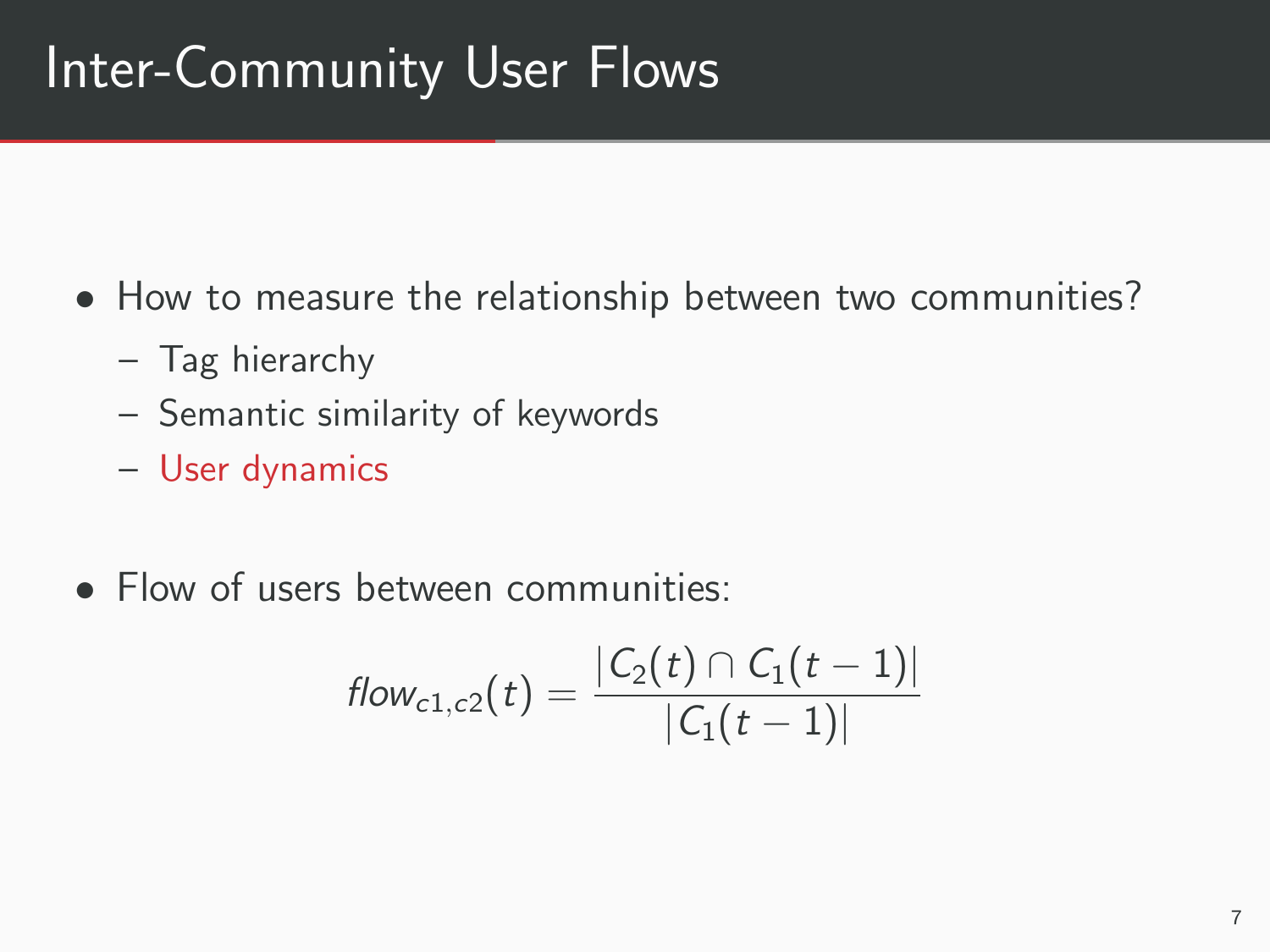### Inter-Community User Flows: Findings

- Pravelence of lower flow values
	- flow<sub>c1,c2</sub> > 0.20 for 25% and 10% of all community pairs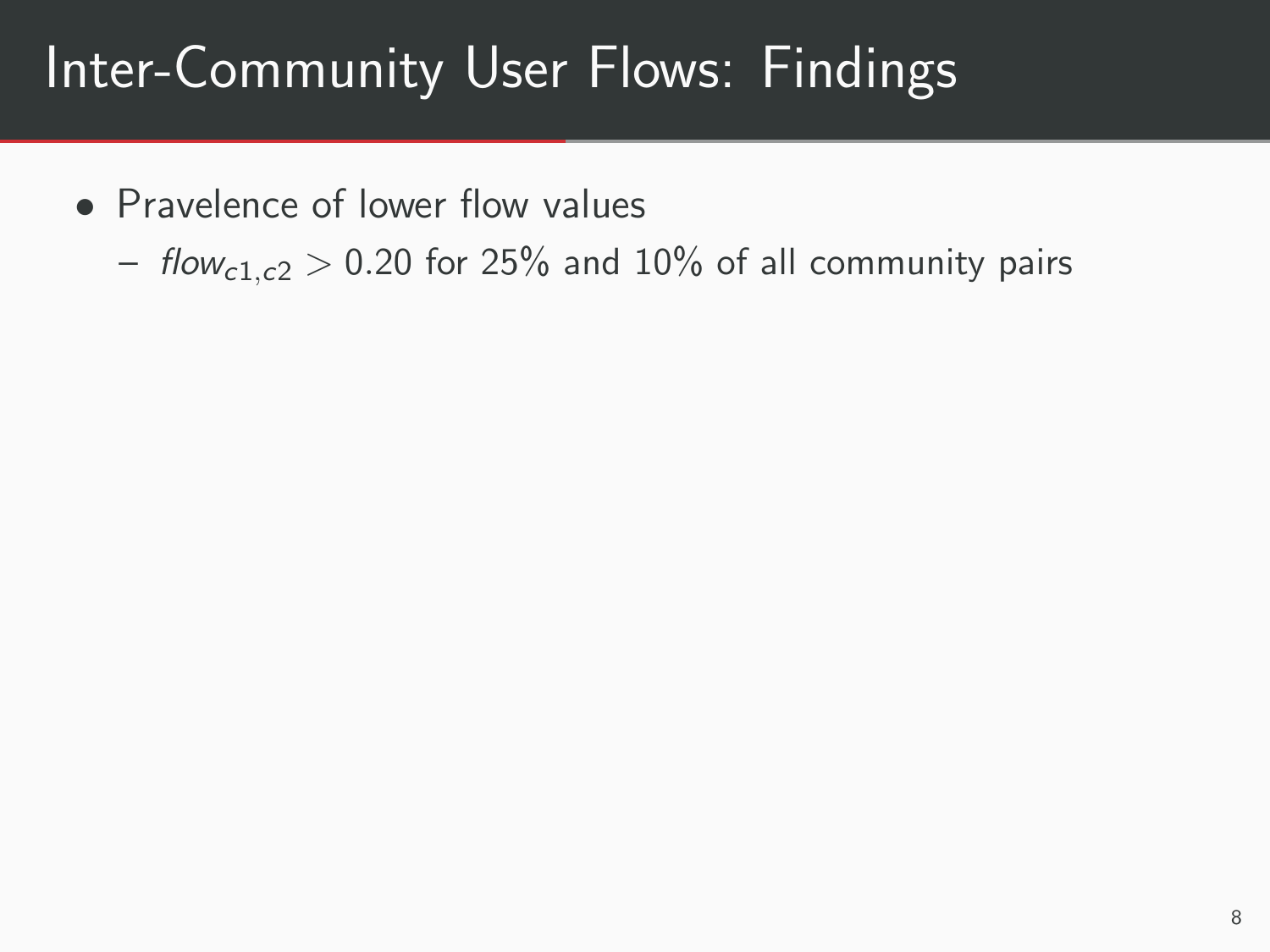### Inter-Community User Flows: Findings

- Pravelence of lower flow values
	- flow<sub>c1,c2</sub> > 0.20 for 25% and 10% of all community pairs
- Increasing number of low flow values over time
	- flow<sub>c1,c2</sub>(2014) > 0.14 for 22% and 10% of all community pairs

Mean Flow Value

| Dataset 2008 2014 |      |      |
|-------------------|------|------|
| $Top-100$         | 0.21 | 0.08 |
| <b>Top-400</b>    | 0.14 | 0.05 |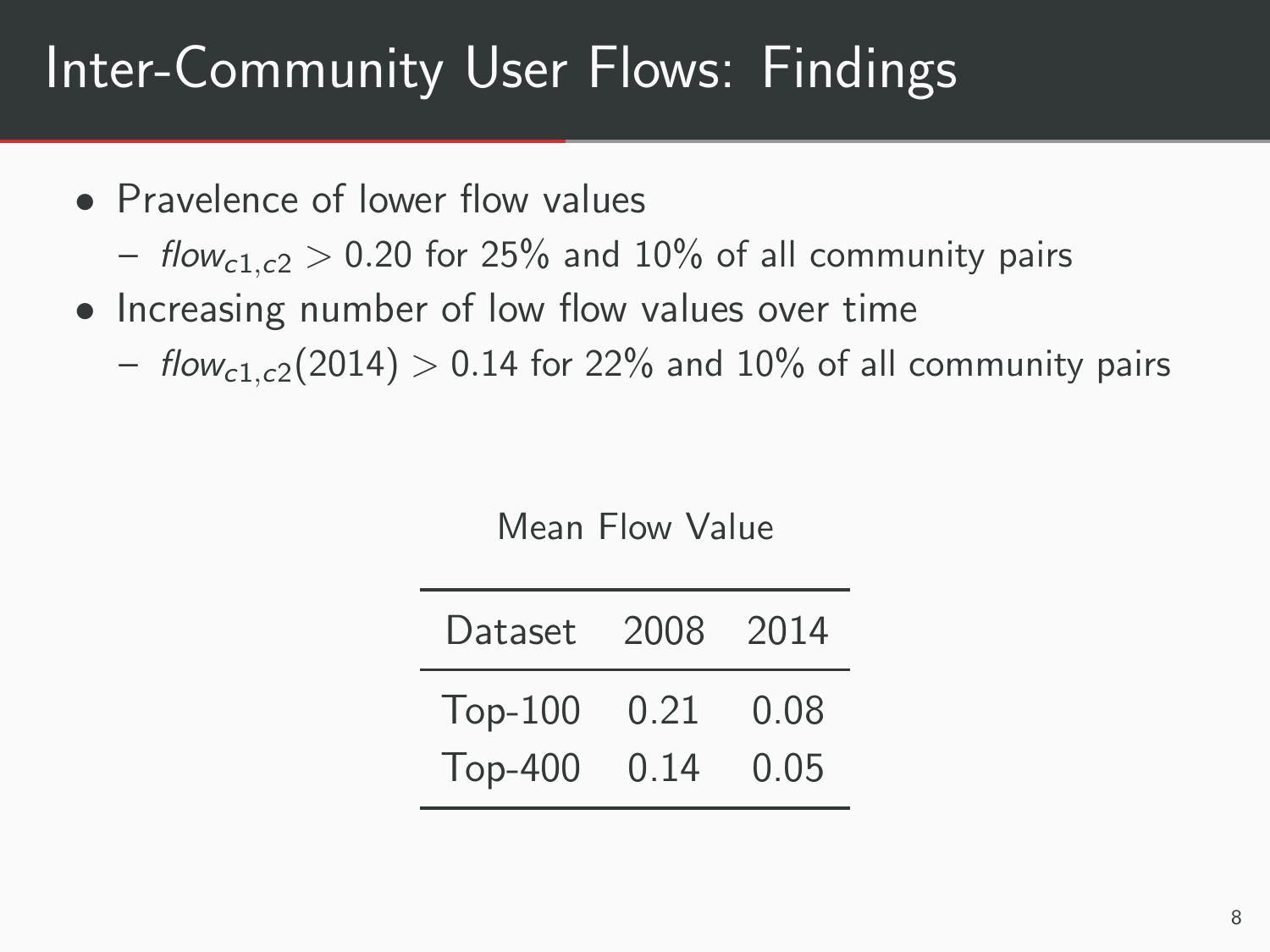### Inter-Community User Flows: Findings

- Pravelence of lower flow values
	- flow<sub>c1,c2</sub> > 0.20 for 25% and 10% of all community pairs
- Increasing number of low flow values over time
	- flow<sub>c1,c2</sub>(2014) > 0.14 for 22% and 10% of all community pairs
- Greater variability of flow values over time

Mean Coefficient of Variation

| Dataset 2008 2014 |      |
|-------------------|------|
| Top-100 0.73      | 1.23 |
| Top-400 0.87      | 1.27 |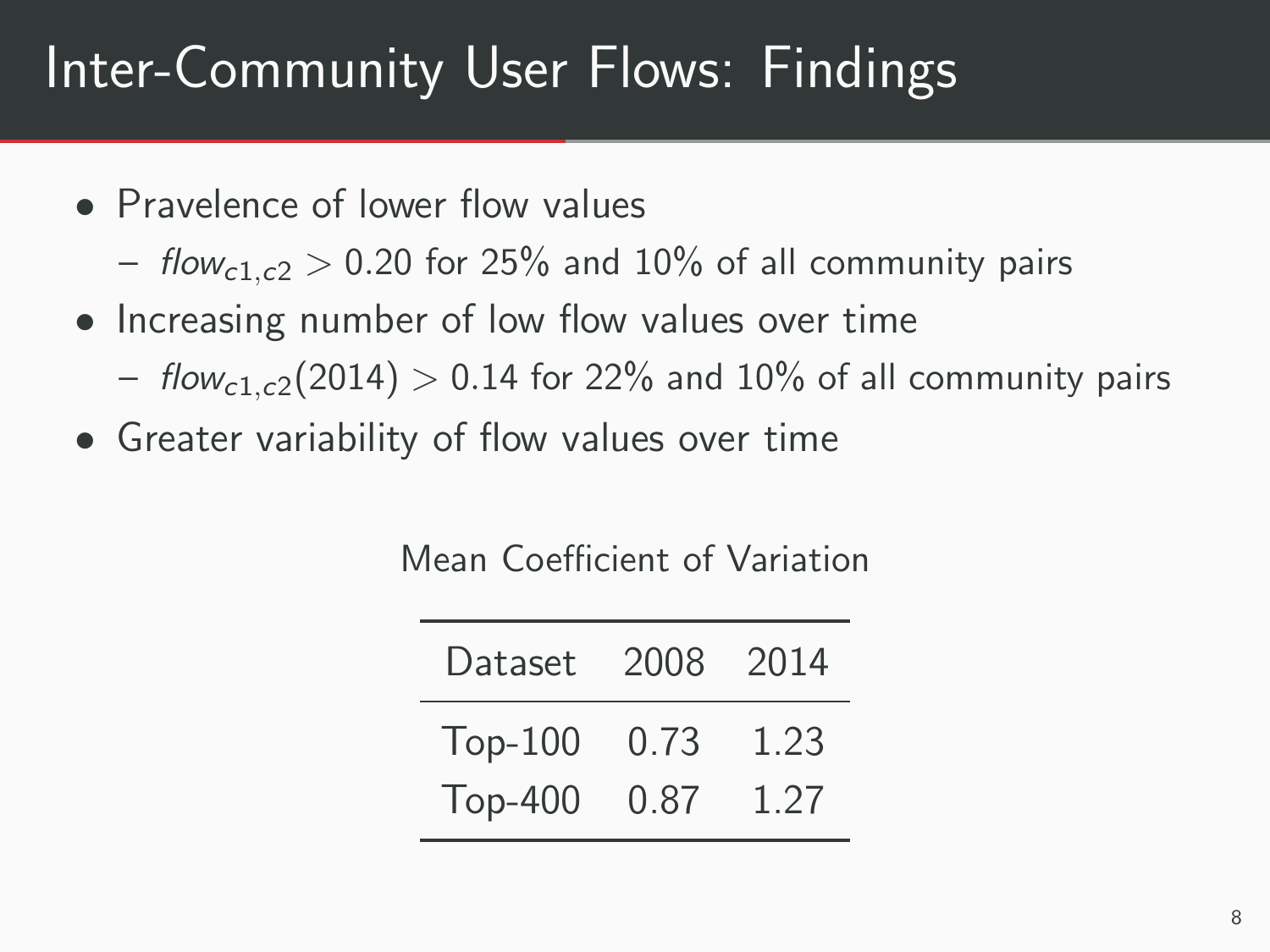#### Flow Evolution: CSS to Javascript



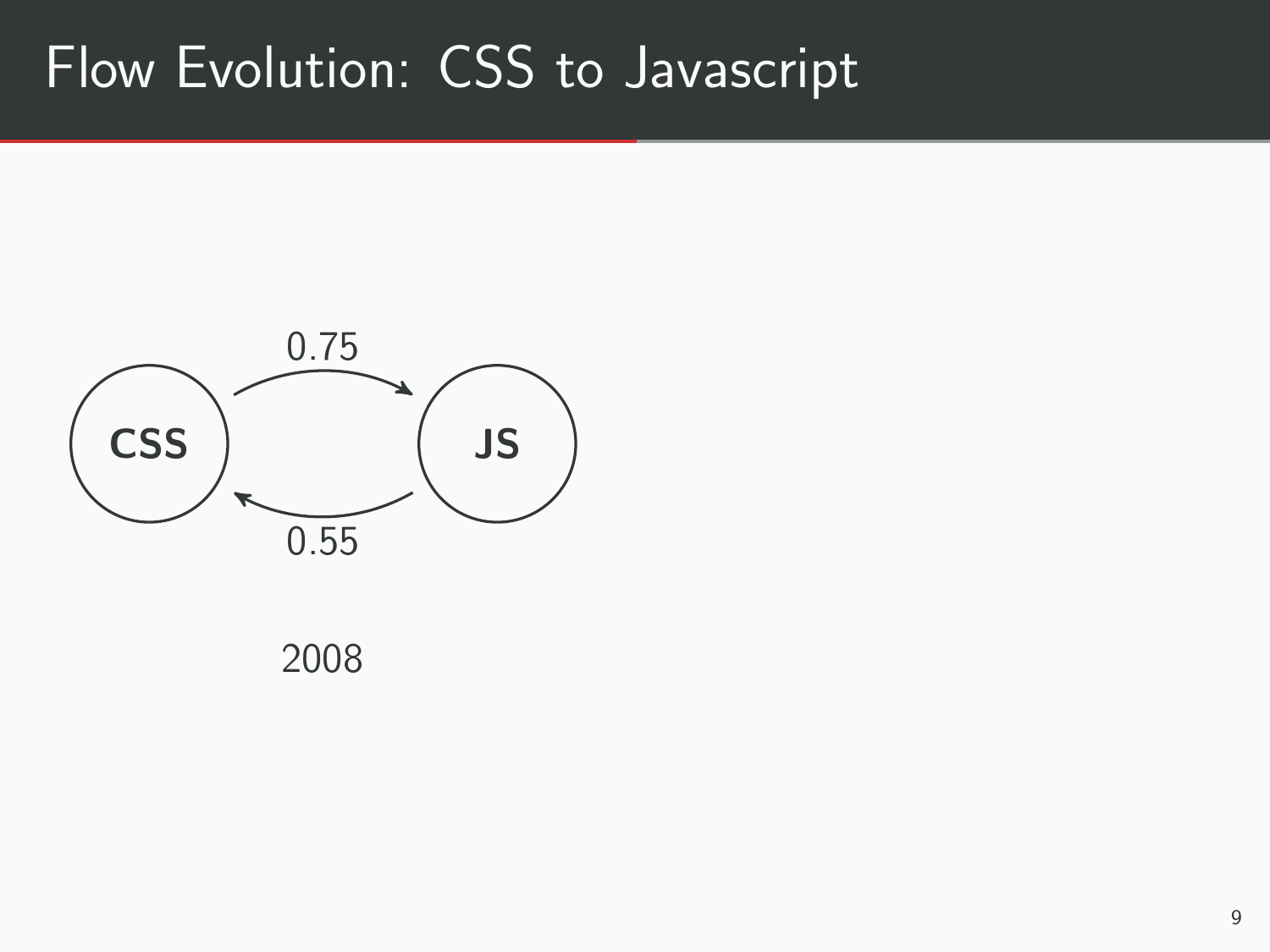#### Flow Evolution: CSS to Javascript





2014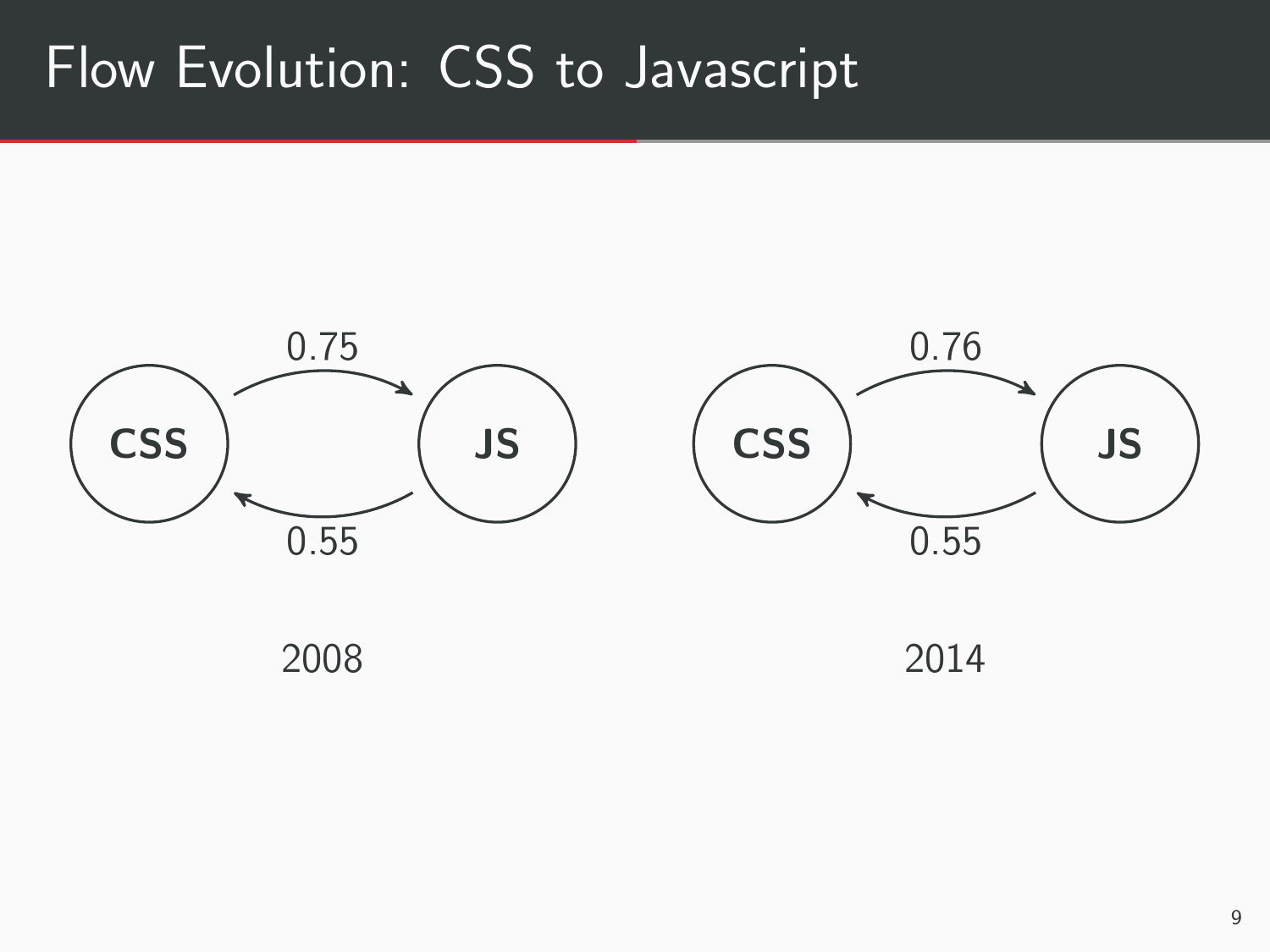#### Flow Evolution: Flash to HTML



2009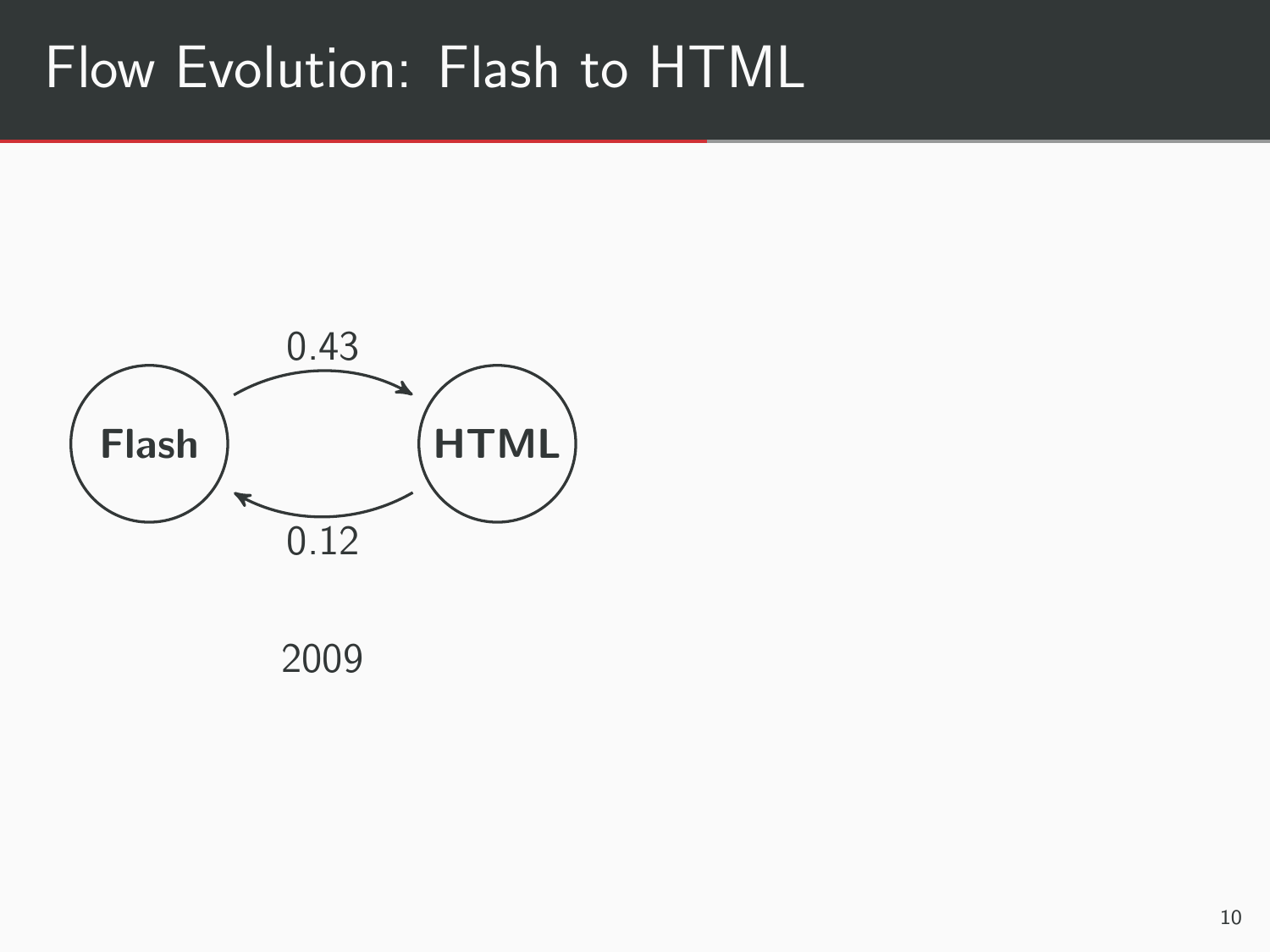#### Flow Evolution: Flash to HTML



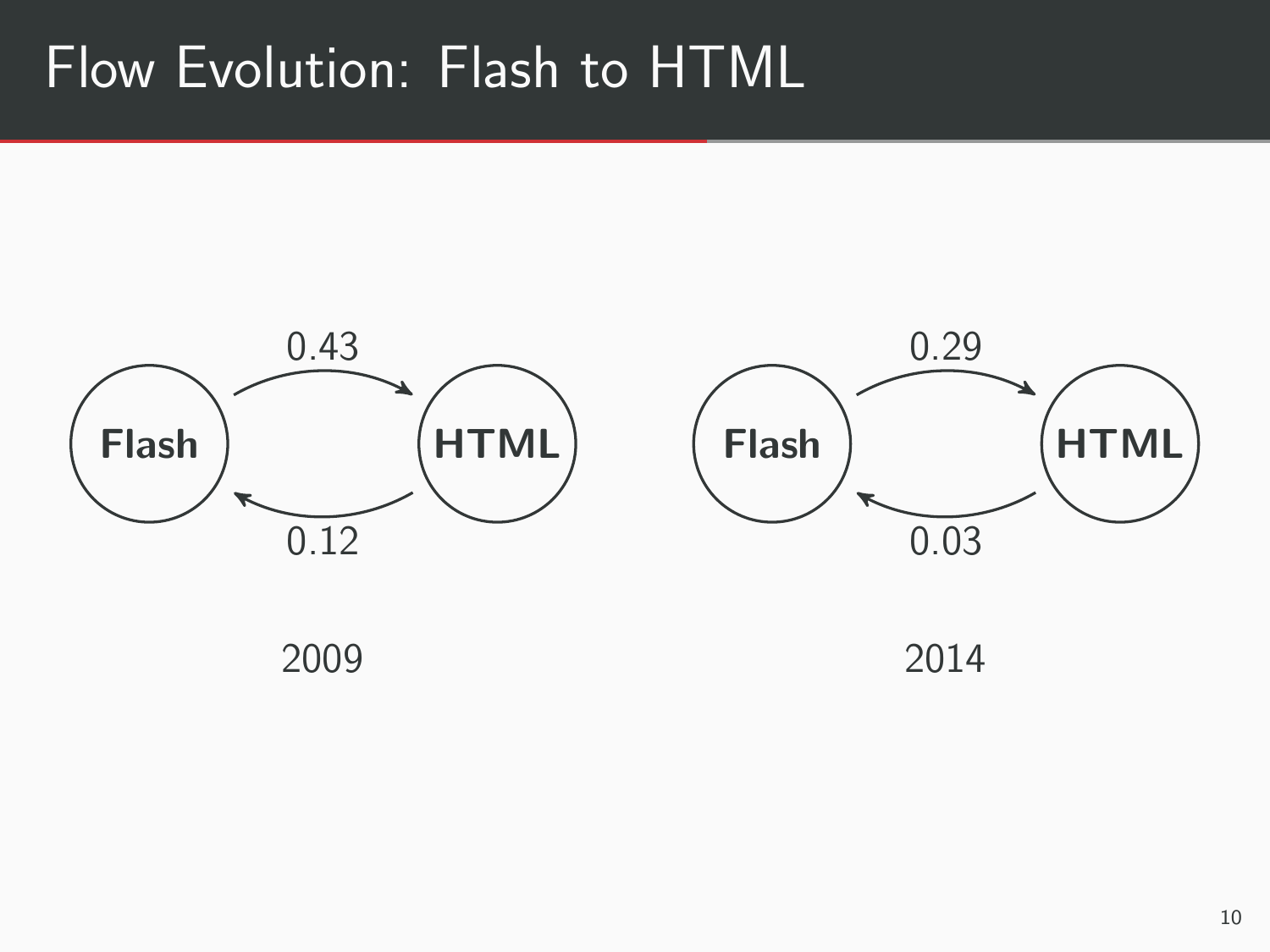#### Flow Evolution: Active Record to Ruby on Rails



2010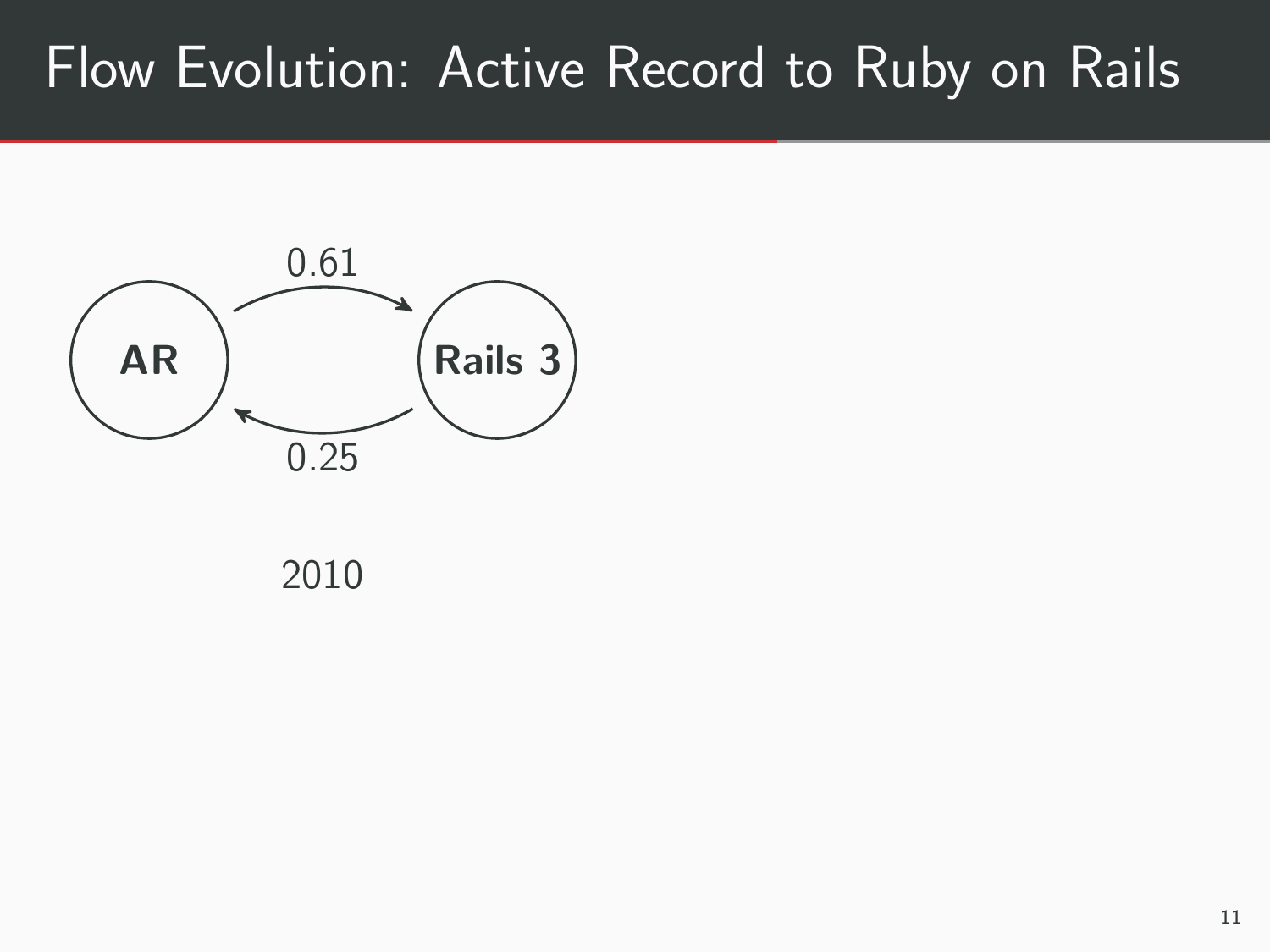#### Flow Evolution: Active Record to Ruby on Rails



2010

2014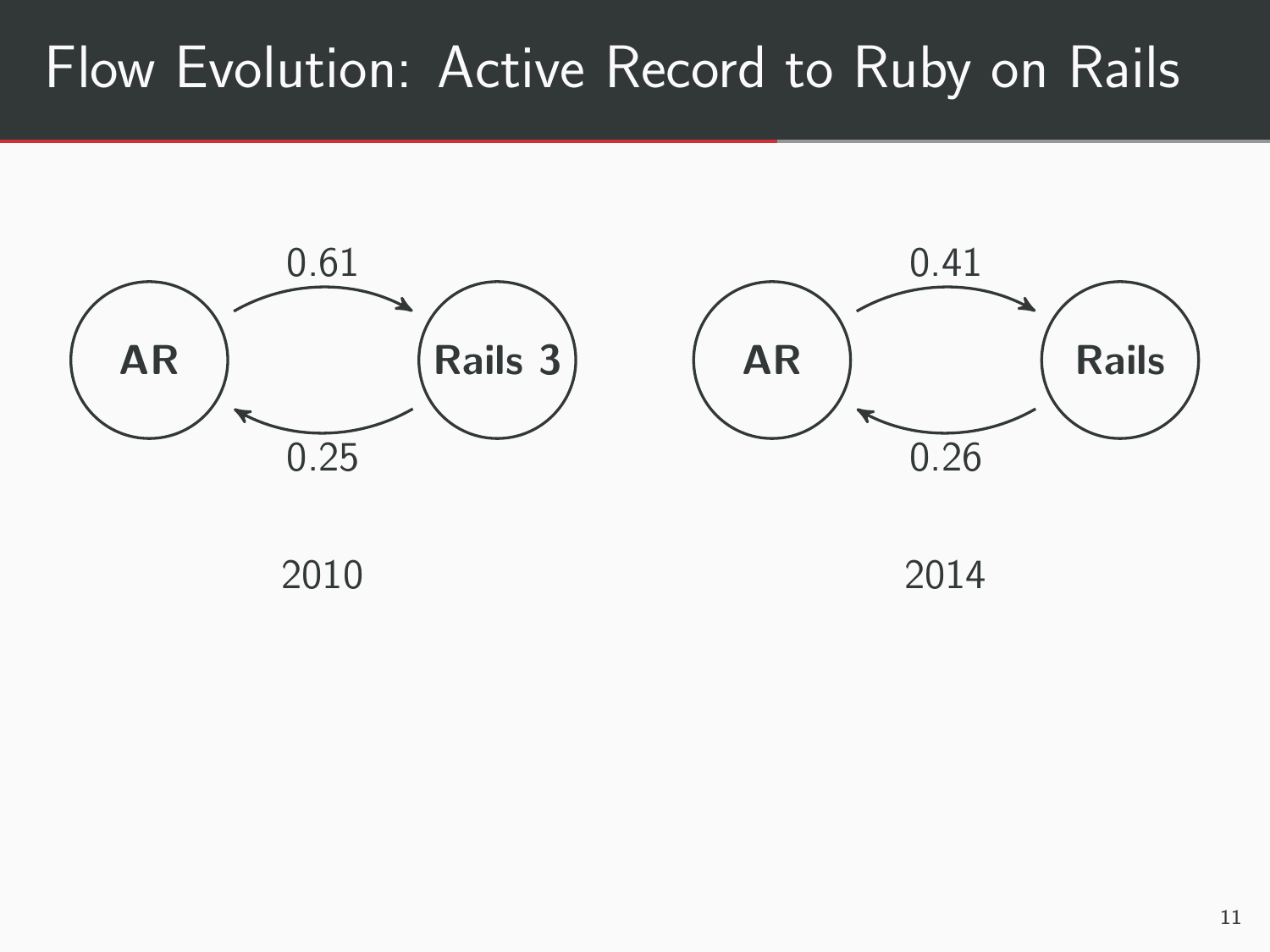#### Flow Evolution: Active Record to Ruby on Rails

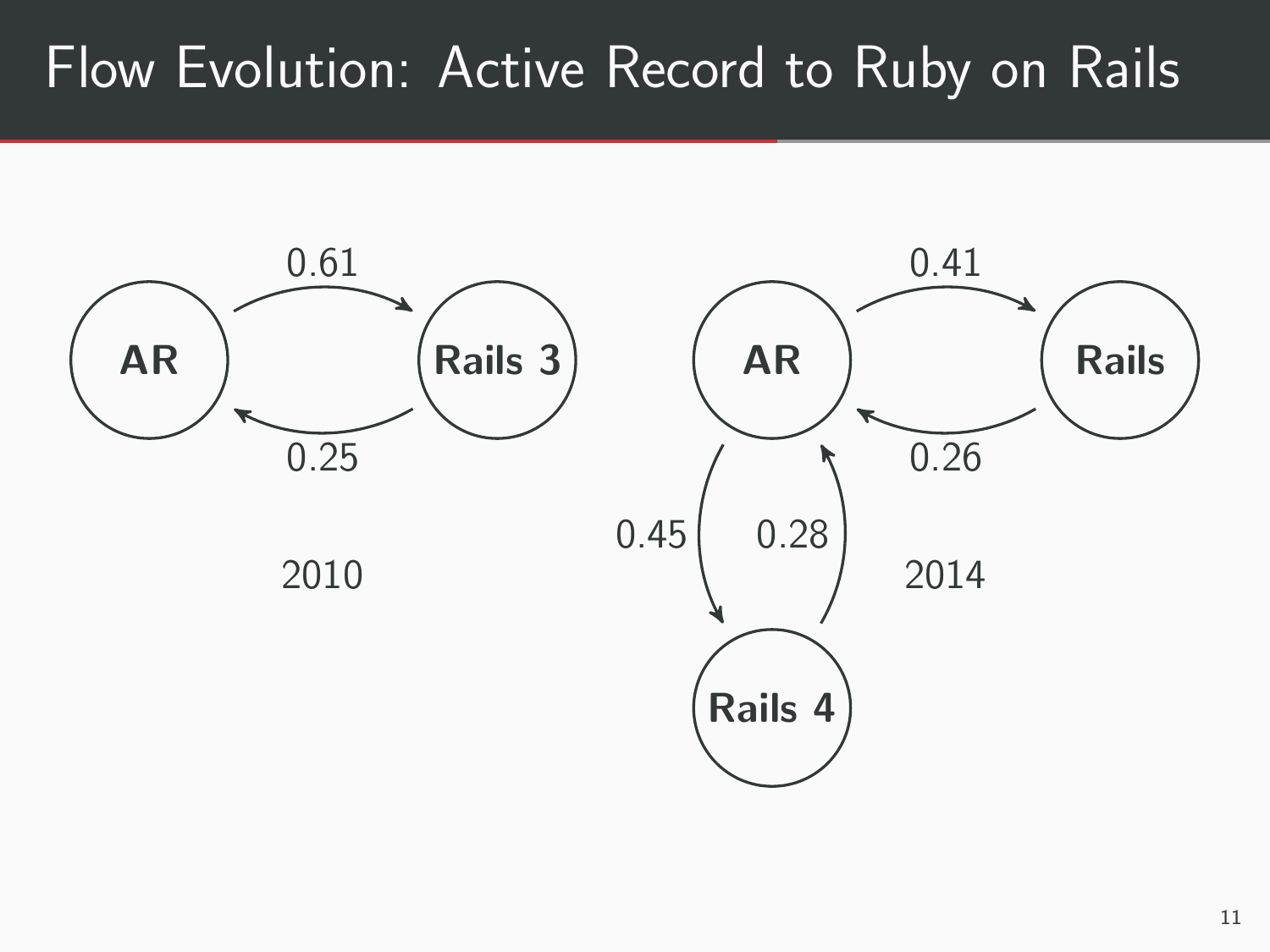## Macro-Communities

- Increasingly well-defined inter-community relationships
- Groups of communities with high inter-community flows
	- Determined by user dynamics instead of semantic analysis
- Clique Percolation Method applied over community graph
	- Communities as nodes and user flows as edge weights
	- $-$  Top 10% edges with highest flow values
	- Community overlap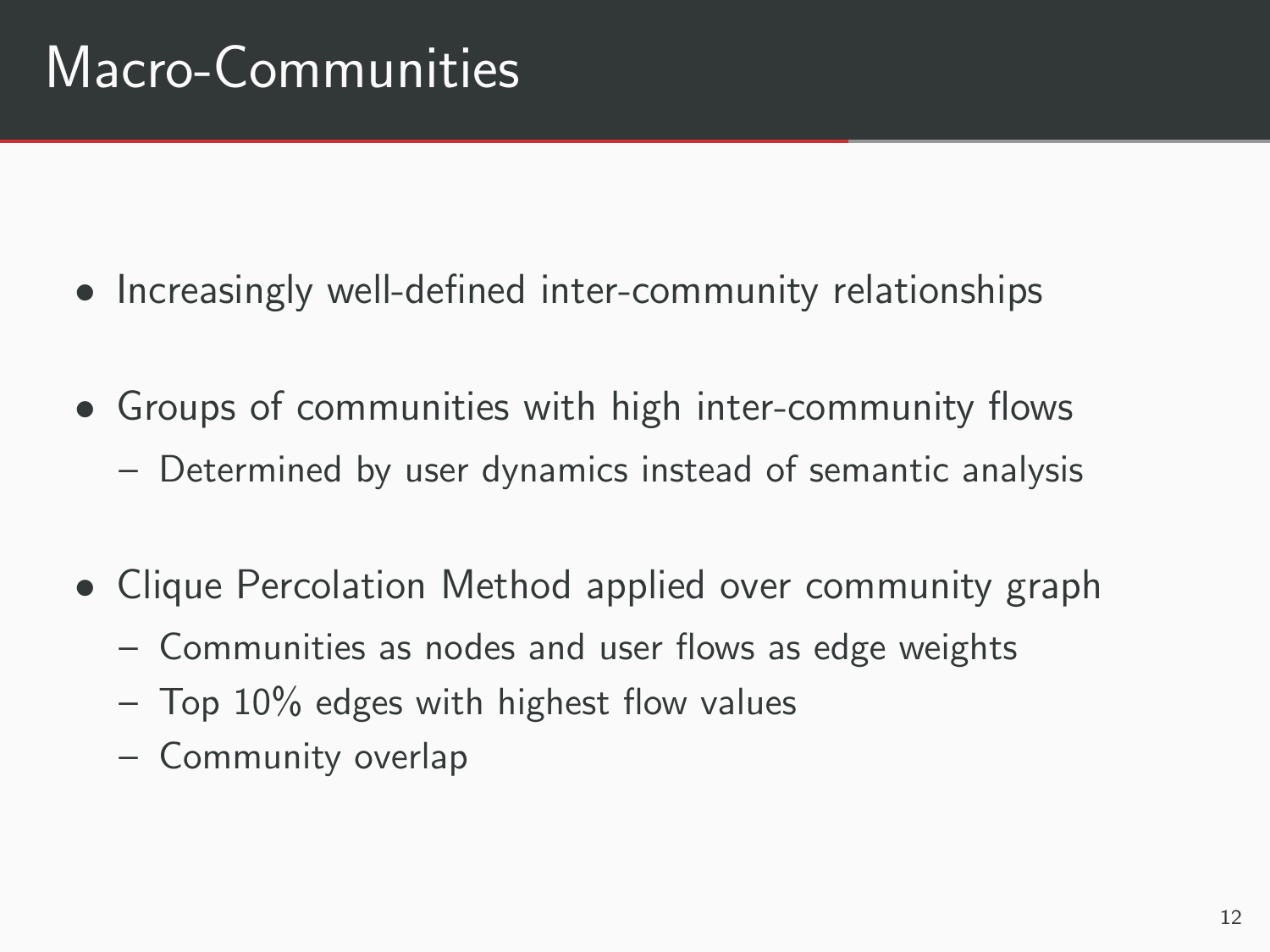#### Macro-Communities

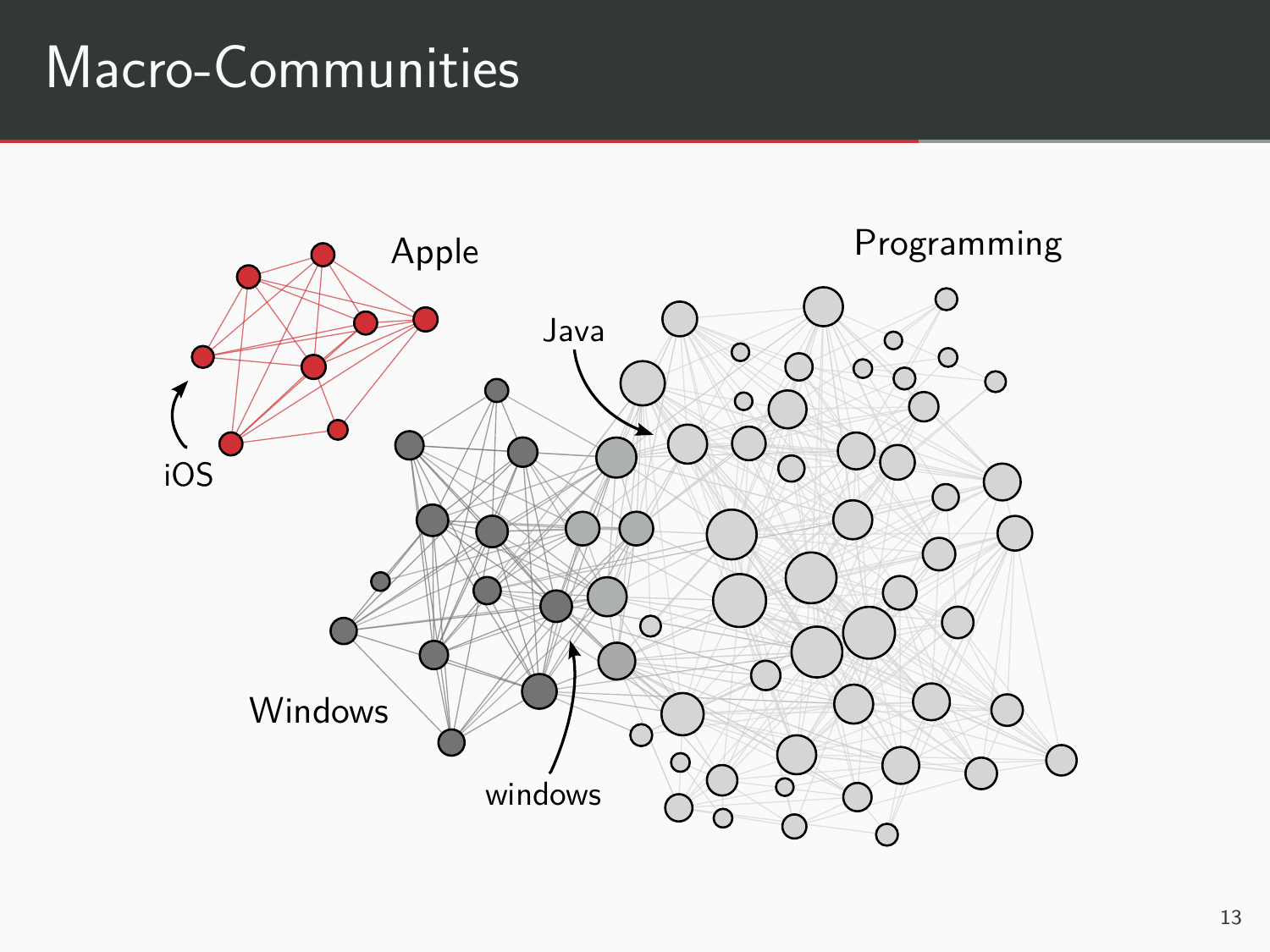## Macro-Communities

- Small number of macro-communities
	- Popular communities connected to several satellite communities
	- e.g., Java connected to 88 communities in the Top-100 set
- Topical cohesion
	- General programming, Windows-related technologies, Applerelated technologies, Ruby on Rails technologies, programming IDEs and extensions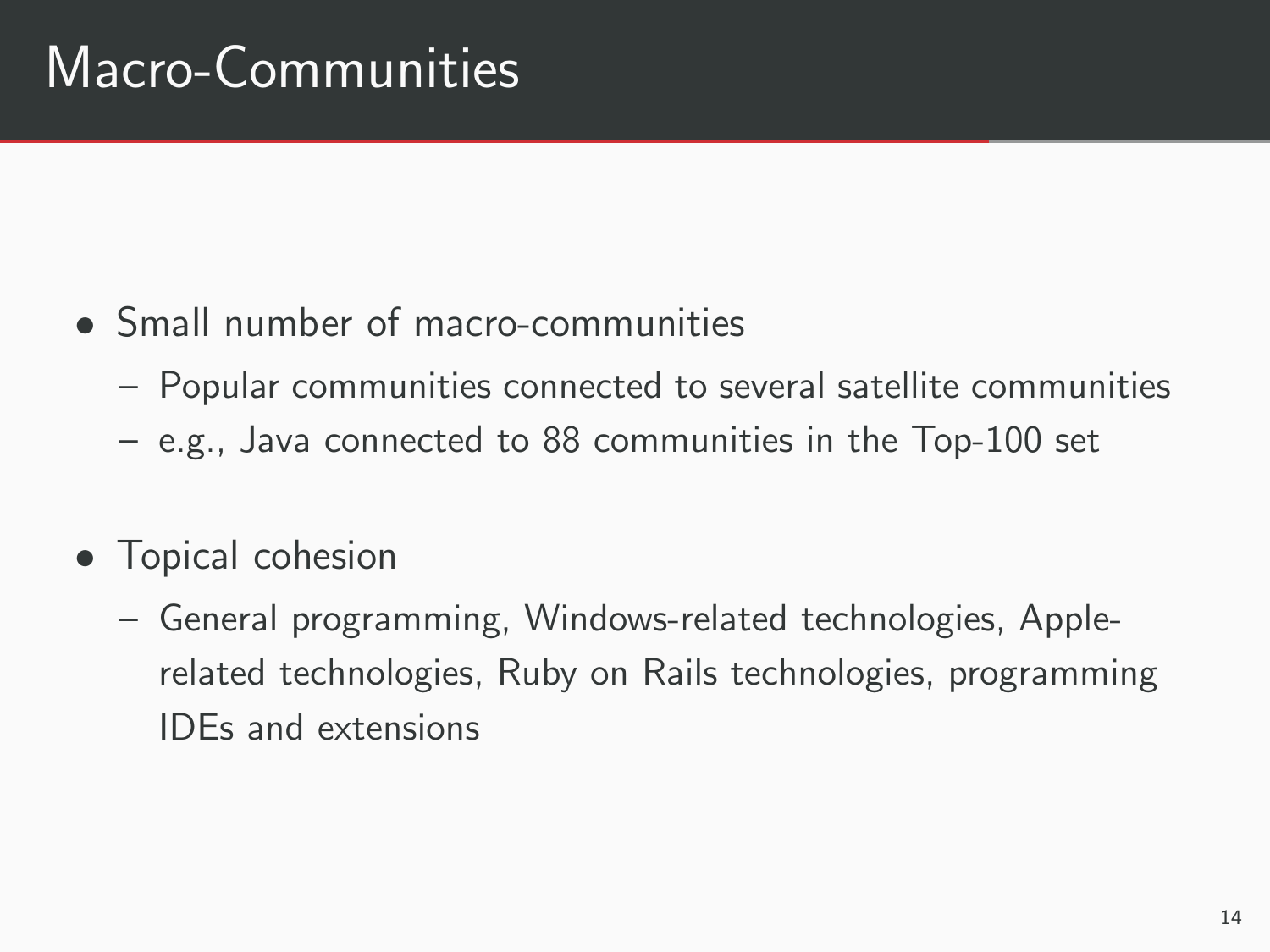#### Evolution of Macro-Communities

• Changes to macro-community structure over time:

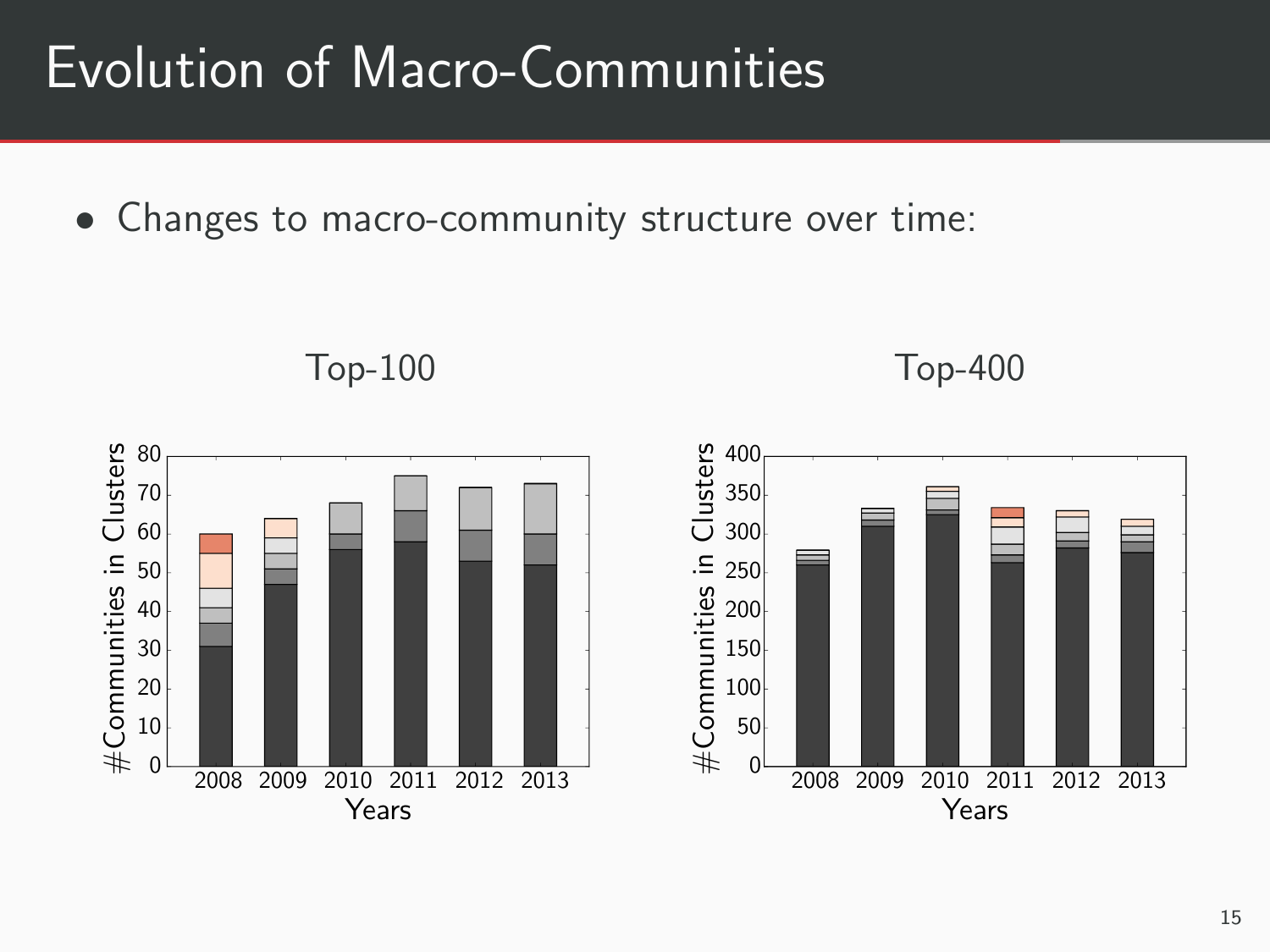### Evolution of Macro-Communities

- Single, dominant macro-community
	- Present at every time window
	- Covers a majority of the communities
	- General, more popular topics
- Fragmented macro-communities converge over time
- Recurring core of communities
- Variable community composition
	- Macro-communities may feature a different subset of communities in each time period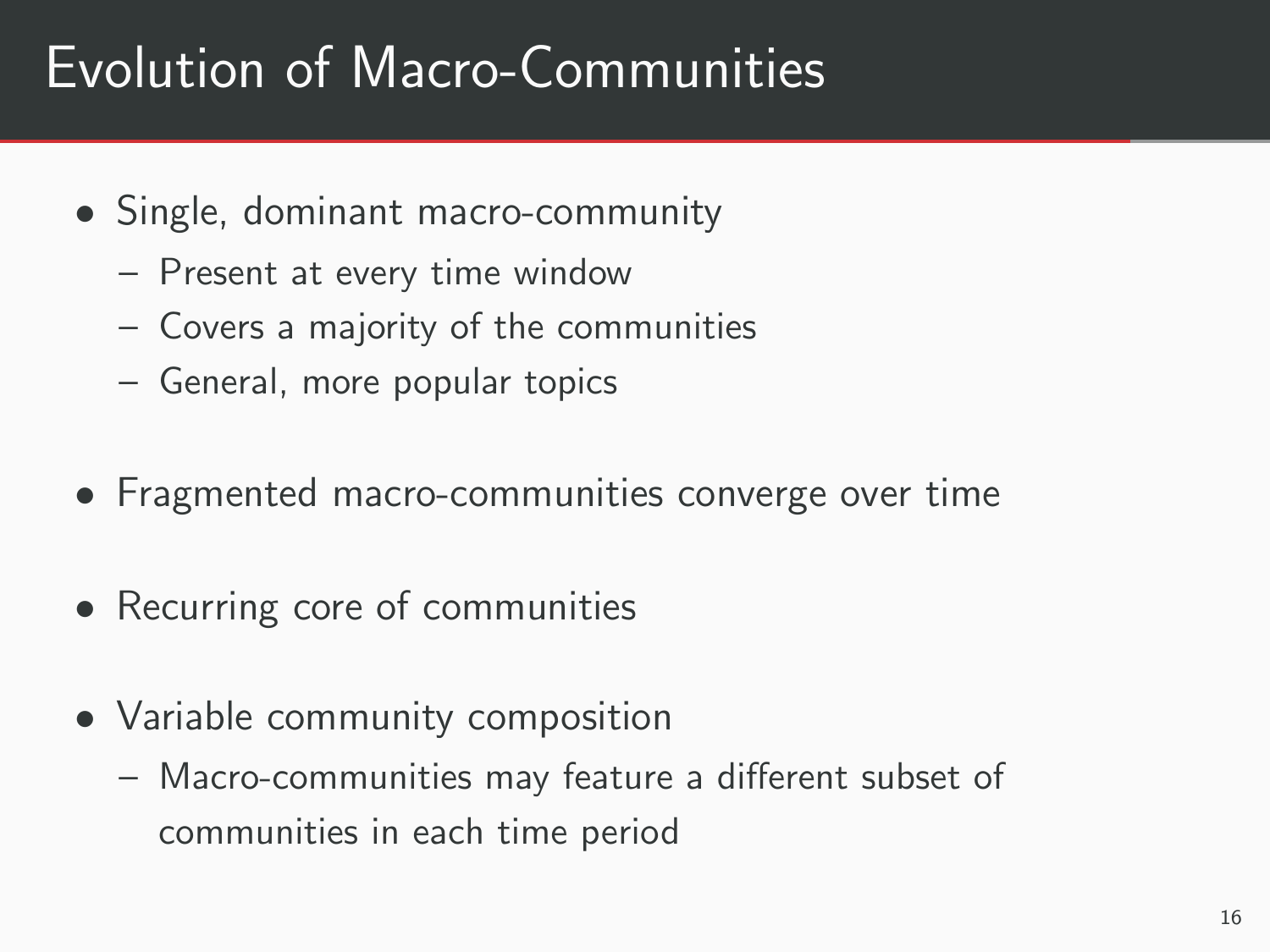#### Conclusions

- Knowledge-sharing networks as a dynamics multi-community network
- Inter-community relationships as a function of their members
	- Different evolution patterns for community relationships
- Discovery of macro-communities
	- User flows